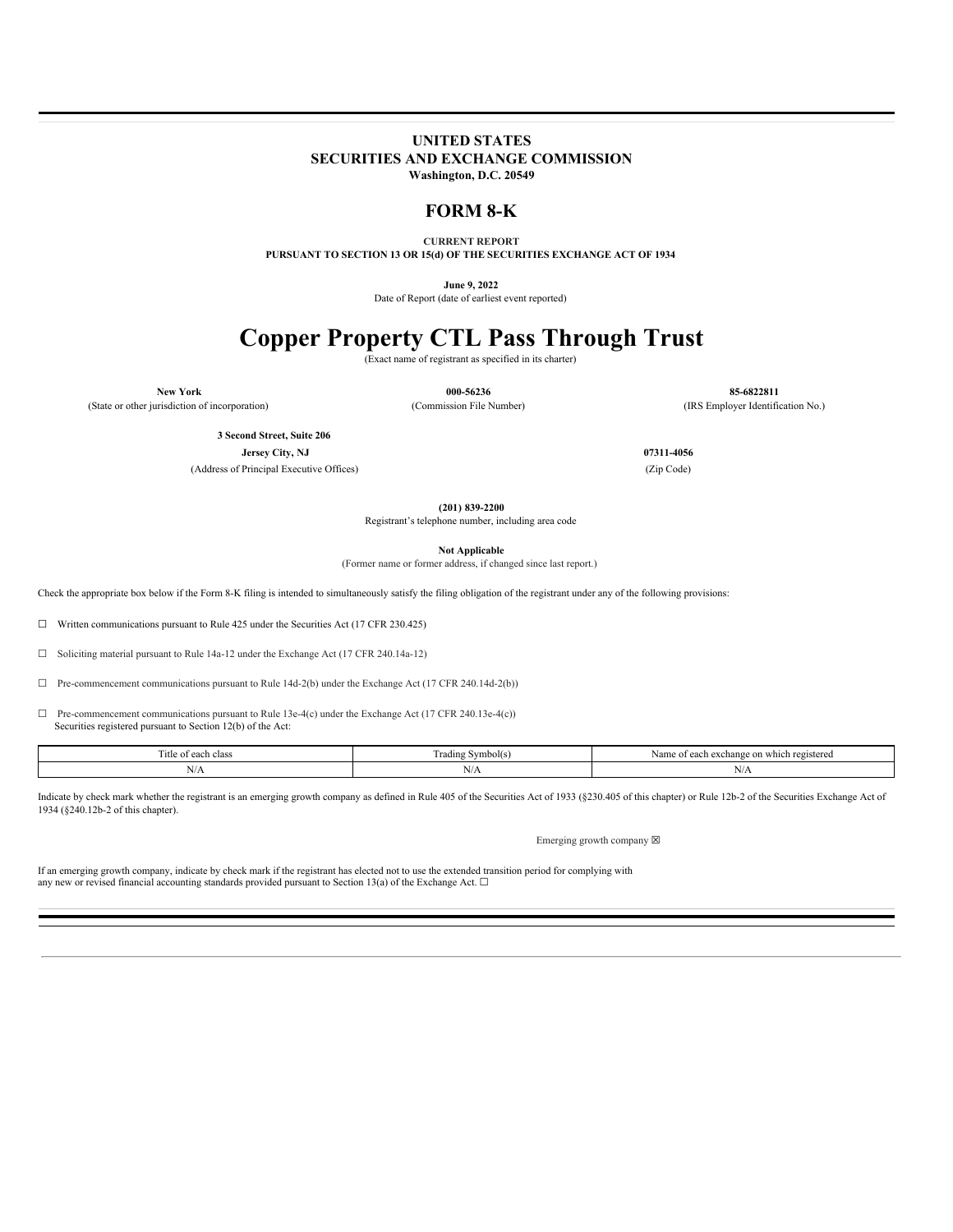#### **Item 7.01 Regulation FD Disclosure**

On June 9, 2022, Copper Property CTL Pass Through Trust (the "Trust") made available on its investor website its monthly report for the period ending May 31, 2022. Such information is available at: www.ctltrust.net.

A copy of the monthly report is attached as Exhibit 99.1 to this Current Report on Form 8-K and incorporated herein by reference.

The information furnished pursuant to this Item 7.01, including Exhibit 99.1, shall not be deemed "filed" for purposes of Section 18 of the Securities Exchange Act of 1934 (the "Exchange Act") or otherwise subject to the liabilities under that Section and shall not be deemed to be incorporated by reference into any filing of the Company under the Securities Act of 1933, as amended, or the Exchange Act.

#### **Item 8.01. Other Events.**

On June 9, 2022, the Trust issued a press release announcing that a cash distribution of \$.108416 per trust certificate will be paid on June 10, 2022 to certificateholders of record as of June 9, 2022.

A copy of the press release is attached as Exhibit 99.2 to this Current Report on Form 8-K and incorporated herein by reference.

#### **Item 9.01. Financial Statements and Exhibits.**

(d) Exhibits.

#### **Number**

[99.1](#page-14-0) Monthly Report, dated June 9, 2022.

[99.2](#page-27-0) Press Release, dated June 9, 2022.

\* Certain schedules and similar attachments have been omitted. The Company agrees to furnish a supplemental copy of any omitted schedule or attachment to the SEC upon request.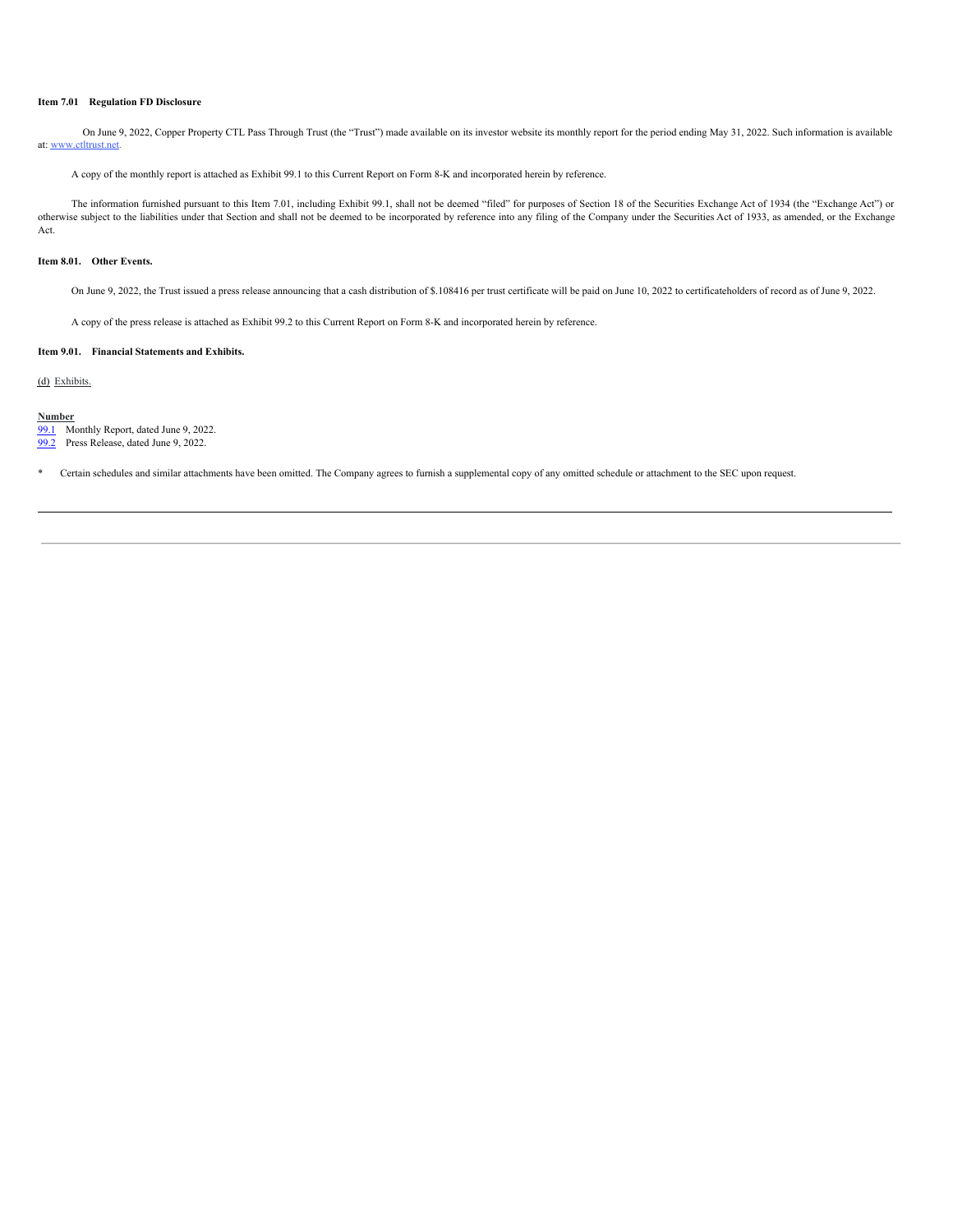# SIGNATURE

Pursuant to the requirements of the Securities Exchange Act of 1934, the registrant has duly caused this report to be signed on its behalf by the undersigned hereunto duly authorized.

# COPPER PROPERTY CTL PASS THROUGH TRUST

By: /s/ Larry Finger

Larry Finger Principal Financial Officer

Date: June 9, 2022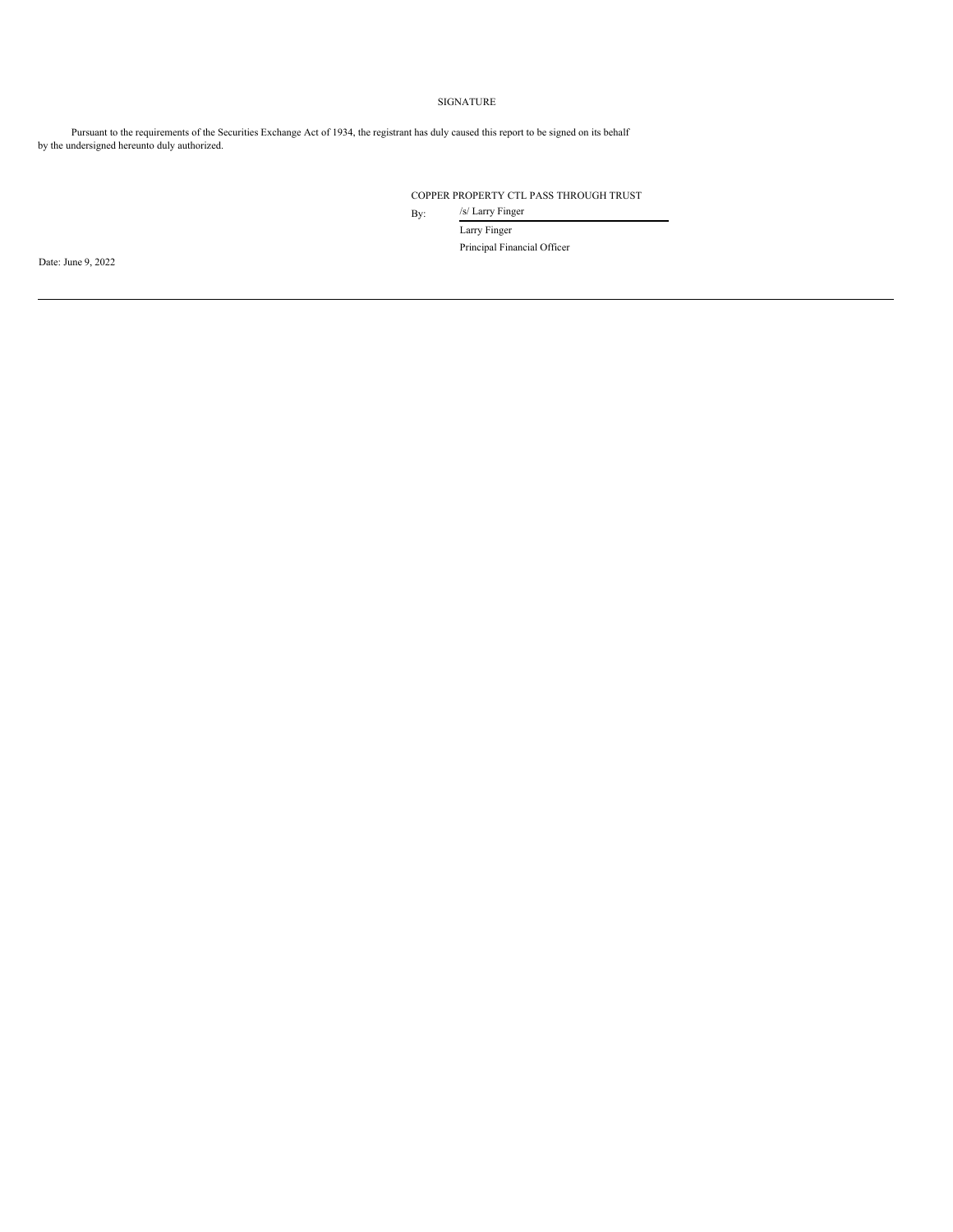

**Monthly/Quarterly Reporting Package**

May 2022

**Exhibit 99.1**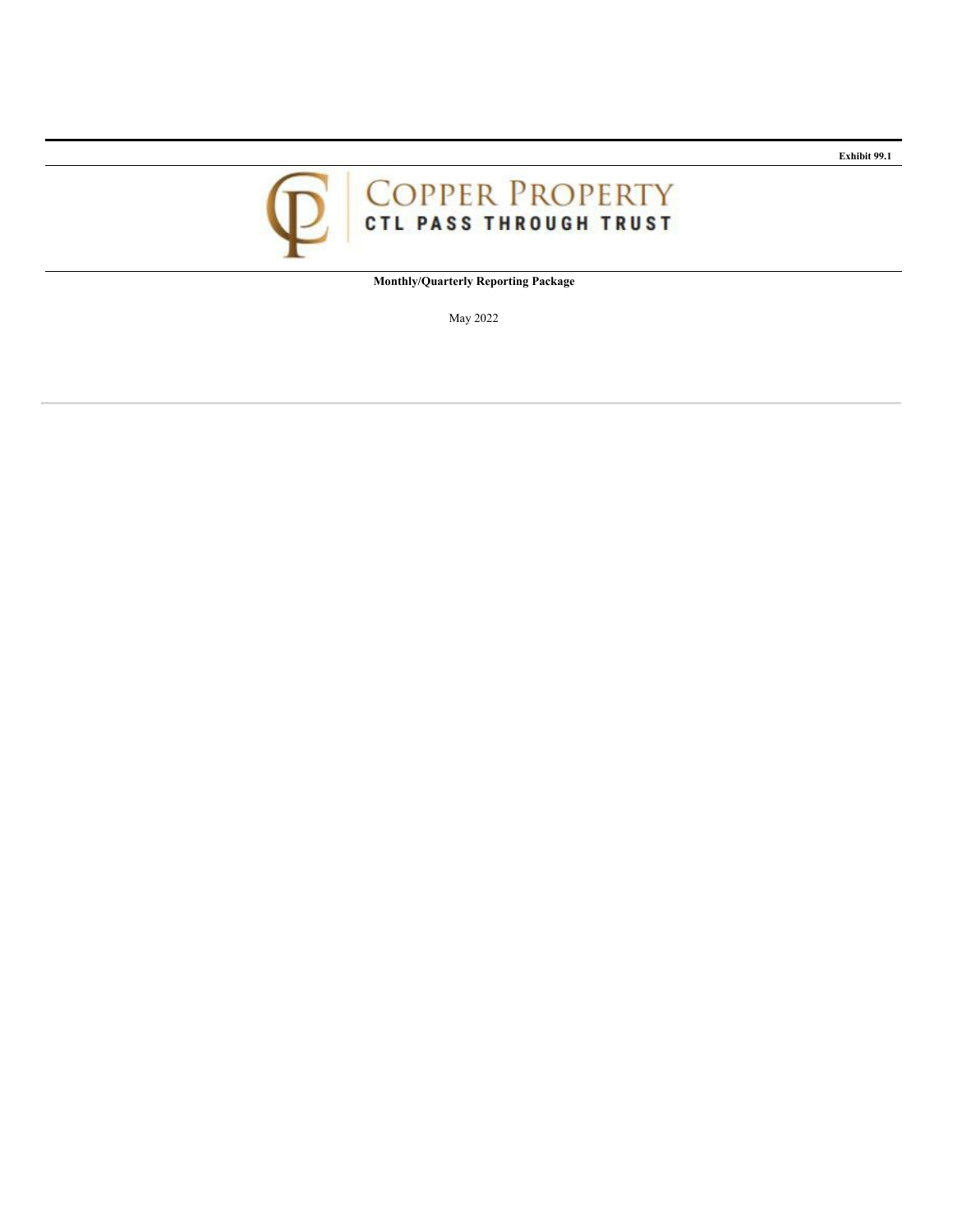

**Table of Contents**

| <b>SECTION I- Monthly Reporting Schedules</b>                                                  | 4              |
|------------------------------------------------------------------------------------------------|----------------|
| Monthly Certificate Distribution Detail                                                        | 5              |
| Monthly Cash Source and Uses                                                                   | 6              |
| Monthly Cash Distributions                                                                     | $\overline{7}$ |
| Property Sales This Month                                                                      | 8              |
| Retail Portfolio as of Determination Date                                                      | 9              |
| Distribution Center Portfolio as of Determination Date                                         | 11             |
| Landlord and Tenant Option Properties as of Determination Date                                 | 12             |
| Substitution Properties This Month                                                             | 13             |
| Monthly Leasing Activity: Distribution Centers                                                 | 14             |
| Monthly Leasing Activity: Retail Properties                                                    | 15             |
| Summary Select Financial Information                                                           | 16             |
| <b>SECTION II - Provided Quarterly</b>                                                         | 17             |
| Master Lease Guarantor Operating Performance                                                   | N/A            |
| Master Lease Retail Tenant Operating Performance for Retail Portfolio as of Determination Date | N/A            |
| Master Lease Subtenants as of Fiscal Year Ended January 29, 2022                               | N/A            |
| <b>SECTION III</b>                                                                             | 18             |
| Management's Comments                                                                          | 19             |
| <b>SECTION IV - Provided Quarterly - Penney Intermediate Holdings LLC Financial Statements</b> | 20             |
| <b>Consolidated Statement of Operations</b>                                                    | N/A            |
| <b>Consolidated Balance Sheet</b>                                                              | N/A            |
| Consolidated Statement of Member's Equity                                                      | N/A            |
| Consolidated Statement of Cash Flows                                                           | N/A            |
| Notes to the Consolidated Financial Statements                                                 | N/A            |
| Narrative Report                                                                               | N/A            |
| Statement of Consolidated Adjusted EBITDA                                                      | N/A            |
| <b>SECTION V - Definitions and Disclaimers</b>                                                 | 21             |
| Definitions                                                                                    | 22             |
| Disclaimer                                                                                     | 23             |

**Trustee Manager** GLAS Trust Company, LLC Hilco JCP, LLC 3 Second Street, Suite 206 5 Revere Drive, Suite 410 Jersey City, NJ 07311 Northbrook, IL Contact: Yana Kislenko Contact: Larry Finger Phone: 201-839-2183 Phone: 703-244-4588

Email: yana.kislenko@glas.agency Email: lfinger@ctltrust.net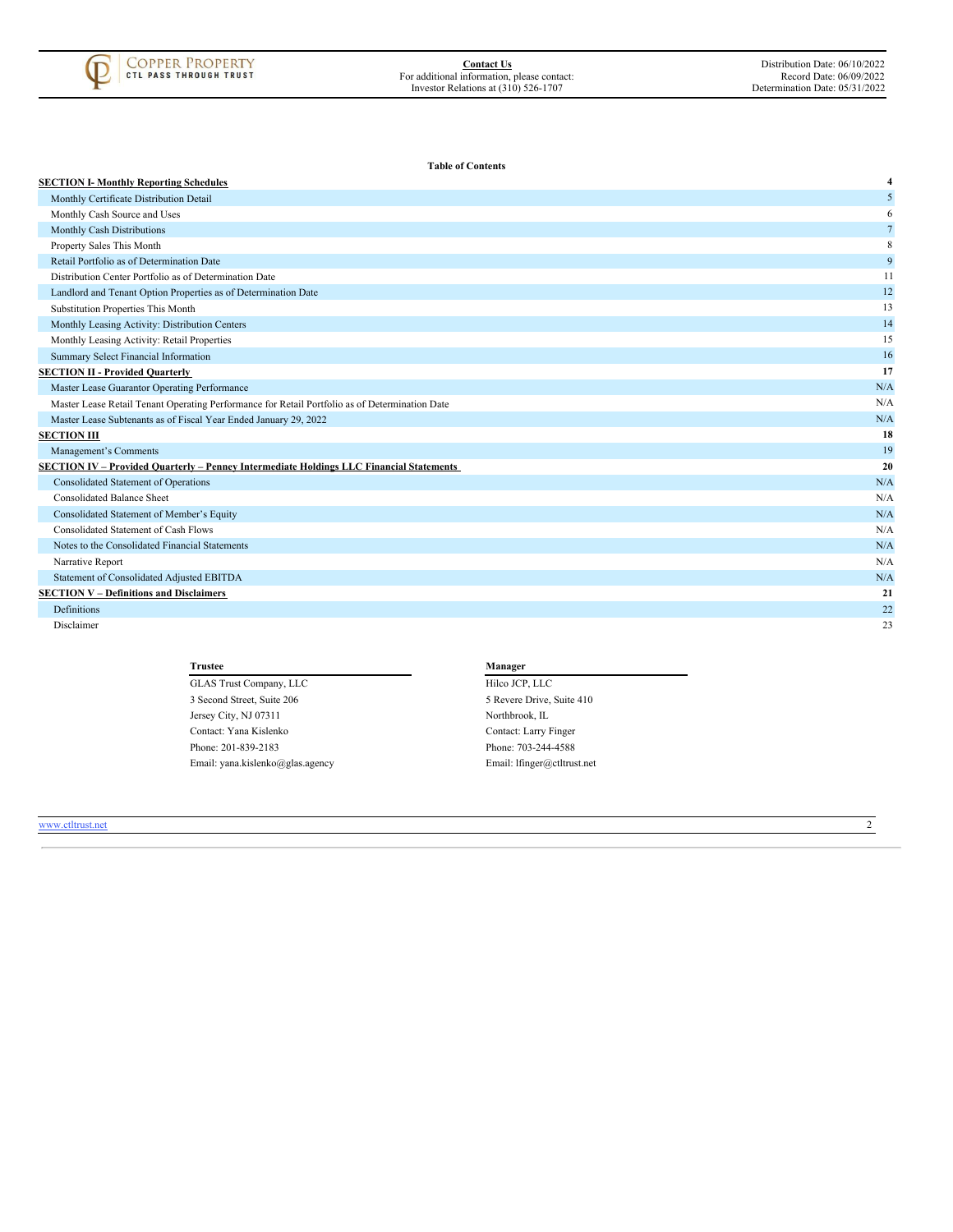

#### **Forward-Looking Statements & Non-GAAP Presentation**

This distribution statement contains "forward-looking statements" within the meaning of Section 27A of the Securities Act of 1933, as amended, and Section 21E of the Securities Exchange Act of 1934, as amended. These forward-looking statements include, among others, statements of expectations, beliefs, future plans and strategies, anticipated results from operations and developments and other matters that are not historical facts. The forward-looking statements are based on our beliefs as well as on a number of assumptions concerning future events. Readers of these materials are cautioned not to put undue reliance on these forward-looking statements, which are not a guarantee of performance and are subject to a number of uncertainties and other factors that could cause actual events or results to differ materially from those expressed or implied by the forward-looking statements.

Certain of the financial measures presented in this distribution statement are non-GAAP financial measures, other metrics and other information. We believe that non-GAAP financial measures, other metrics and other information provide useful information to investors regarding our financial condition, result of operations and other matters. The non-GAAP financial measures, other metrics and information as presented in this distribution statement may be adjusted in management's reasonable judgment as appropriate, taking into account a variety of circumstances, facts and conditions. These adjustments may be material and may or may not be specifically identified in footnotes or otherwise. Our measures, metrics and other information (and the methodologies used to derive them) may not be comparable to those used by other companies.

<span id="page-5-0"></span>Please refer to Section III of this distribution statement, titled "Disclaimer", for additional information.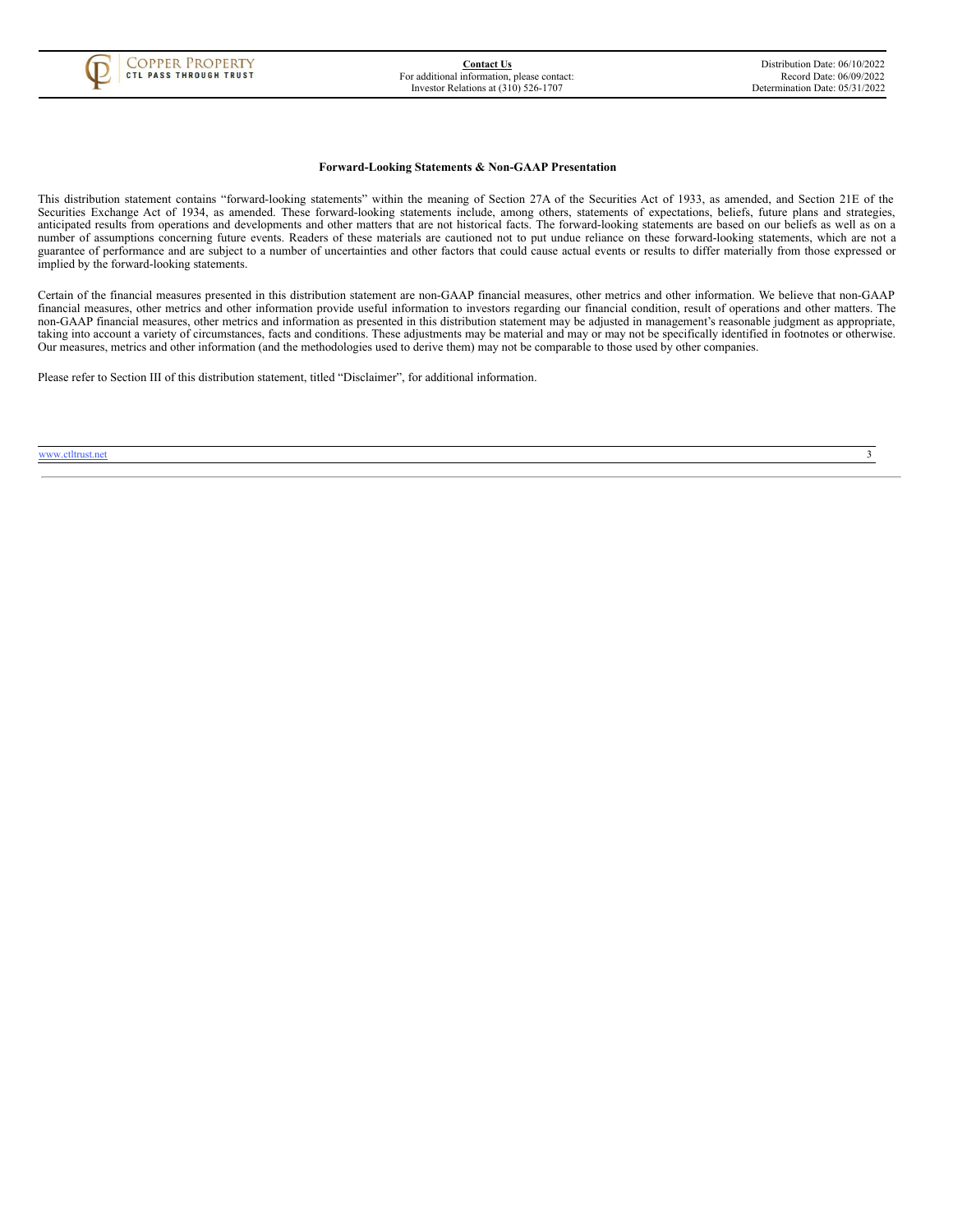<span id="page-6-0"></span>

**SECTION I** Monthly Reporting Schedules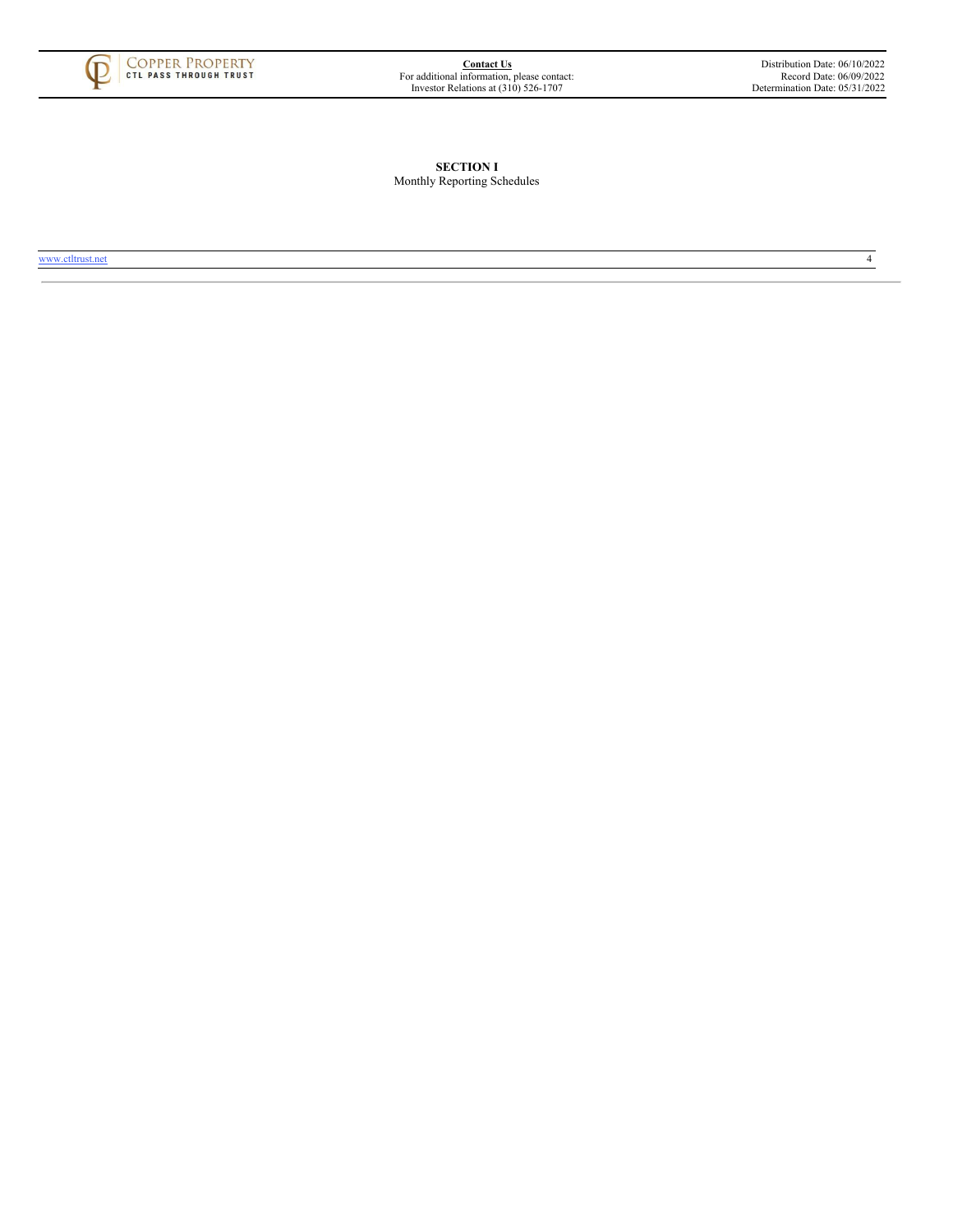

# **Monthly Certificate Distribution Detail**

<span id="page-7-0"></span>

| <b>CUSIP</b>     | <b>Aggregate Certificates</b><br>Outstanding | <b>Aggregate Net Sales</b><br><b>Proceeds Distribution</b> | <b>Aggregate Net</b><br><b>Operations Distribution</b> | Aggregate<br><b>Total Distribution</b> |
|------------------|----------------------------------------------|------------------------------------------------------------|--------------------------------------------------------|----------------------------------------|
| 217519107        | 75,000,000                                   | \$(228,529.50)                                             | \$8,359,779.68                                         | \$8,131,250.18                         |
| Per Certificate  |                                              |                                                            |                                                        |                                        |
| <b>CUSIP</b>     | <b>Aggregate Certificates</b><br>Outstanding | <b>Aggregate Net Sales</b><br><b>Proceeds Distribution</b> | <b>Aggregate Net</b><br><b>Operations Distribution</b> | Aggregate<br><b>Total Distribution</b> |
| 217519107        | 75,000,000                                   | \$(0.003047)                                               | \$0.111463                                             | \$0.108416                             |
| www.ctltrust.net |                                              |                                                            |                                                        |                                        |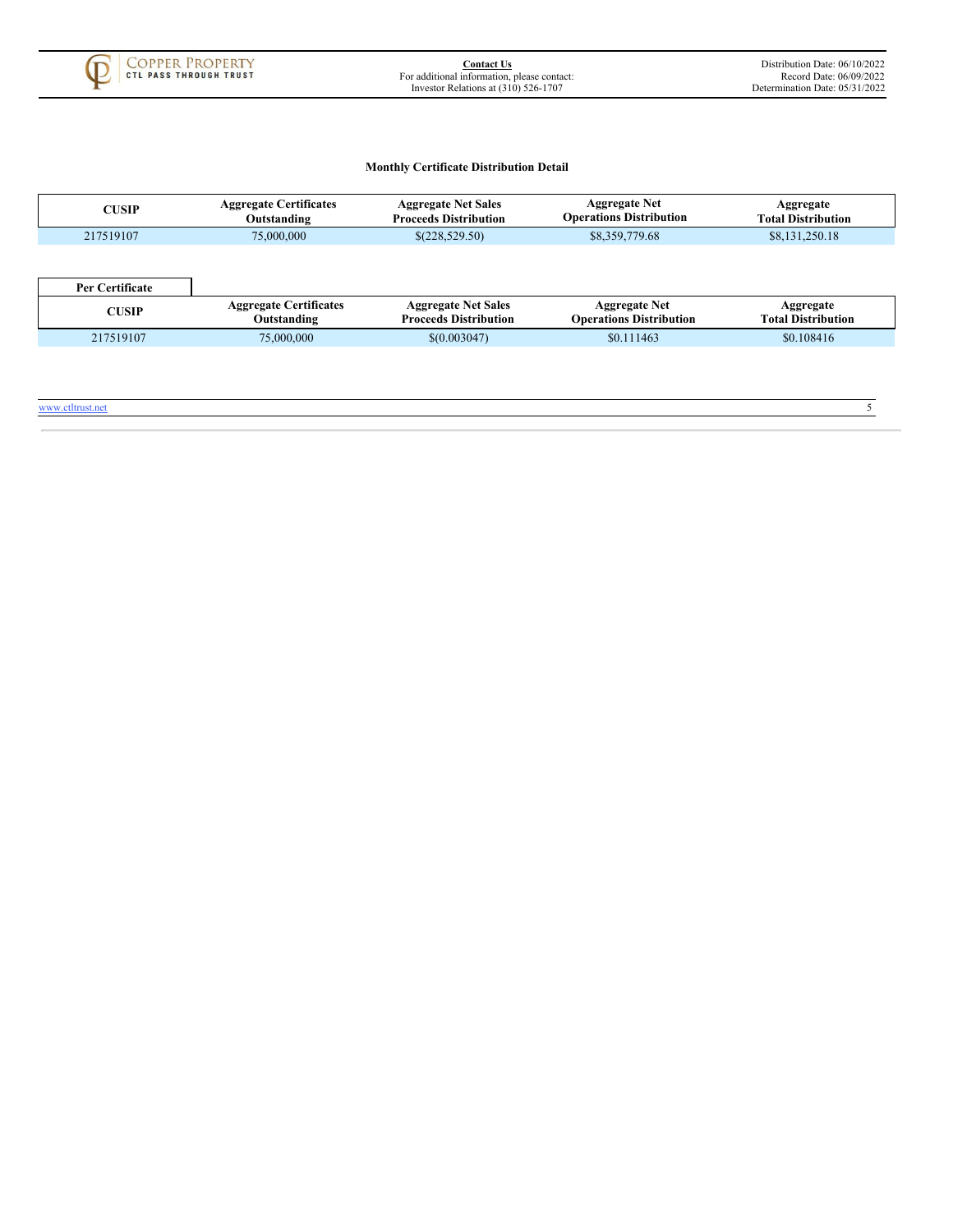

# **Monthly Cash Sources and Uses**

| <b>Sources of Cash from Operations</b>       |     |              | <b>Uses of Cash from Operations</b>                      |   |            |
|----------------------------------------------|-----|--------------|----------------------------------------------------------|---|------------|
| Distribution Center Master Lease Rent        | \$. |              | Accounting and Financial Reporting                       |   | 192,363.00 |
| Retail Master Lease Rent                     |     | 9,218,296.58 | <b>Investor Relations</b>                                |   | 13,801.63  |
| <b>Total Rent</b>                            | ъ   | 9.218.296.58 | Legal                                                    |   | 123,372.62 |
|                                              |     |              | Insurance                                                |   |            |
| Sales & Use Tax Recovery                     | \$. | 61,073.64    | Management Fees - Operations and Other Professional Fees |   | 531,415.00 |
| Other                                        |     | 4,704.91     | BOV's and Other                                          |   | 2,600.65   |
| <b>Total Other Sources of Cash</b>           | \$. | 65,778.55    | <b>Total Operating Expenses</b>                          |   | 863,552.90 |
|                                              |     |              |                                                          |   |            |
|                                              |     |              | Taxes to be Recovered from Tenant                        | S | 60,742.55  |
|                                              |     |              | Formation, Closing & Related Costs                       |   |            |
|                                              |     |              | Total Other Uses of Cash                                 |   | 60,742.55  |
| <b>Total Sources of Cash from Operations</b> |     | 9.284,075.13 | <b>Total Uses of Cash from Operations</b>                |   | 924,295.45 |

| Sources of Cash from Operations              |              |              | <b>Uses of Cash from Operations</b>                      |   |            |
|----------------------------------------------|--------------|--------------|----------------------------------------------------------|---|------------|
| <b>Distribution Center Master Lease Rent</b> | a.           |              | Accounting and Financial Reporting                       | æ | 192,363.00 |
| Retail Master Lease Rent                     |              | 9,218,296.58 | <b>Investor Relations</b>                                |   | 13,801.63  |
| <b>Total Rent</b>                            |              | 9,218,296.58 | Legal                                                    |   | 123,372.62 |
|                                              |              |              | Insurance                                                |   |            |
| Sales & Use Tax Recovery                     | \$           | 61,073.64    | Management Fees - Operations and Other Professional Fees |   | 531,415.00 |
| Other                                        |              | 4,704.91     | BOV's and Other                                          |   | 2,600.65   |
| <b>Total Other Sources of Cash</b>           | $\mathbf{D}$ | 65,778.55    | <b>Total Operating Expenses</b>                          |   | 863,552.90 |
|                                              |              |              |                                                          |   |            |
|                                              |              |              | Taxes to be Recovered from Tenant                        | S | 60,742.55  |
|                                              |              |              | Formation, Closing & Related Costs                       |   |            |
|                                              |              |              | Total Other Uses of Cash                                 |   | 60,742.55  |
| <b>Total Sources of Cash from Operations</b> |              | 9.284,075.13 | <b>Total Uses of Cash from Operations</b>                |   | 924.295.45 |

| Sources of Cash from Sales / Capital Activity       |   |  |  |  |  |  |  |
|-----------------------------------------------------|---|--|--|--|--|--|--|
| <b>Distribution Center Gross Sales Proceeds</b>     |   |  |  |  |  |  |  |
| Retail Master Lease Gross Sales Proceeds            |   |  |  |  |  |  |  |
| Total Gross Sales Proceeds                          |   |  |  |  |  |  |  |
|                                                     |   |  |  |  |  |  |  |
| Other Financing / Capital Activity                  | Ж |  |  |  |  |  |  |
| Other                                               |   |  |  |  |  |  |  |
| <b>Total Other</b>                                  |   |  |  |  |  |  |  |
| Total Sources of Cash from Sales / Capital Activity | S |  |  |  |  |  |  |

| <b>Sources of Cash from Sales / Capital Activity</b>       |  | Uses of Cash from Sales / Capital Activity |                                                         |  |            |
|------------------------------------------------------------|--|--------------------------------------------|---------------------------------------------------------|--|------------|
| <b>Distribution Center Gross Sales Proceeds</b>            |  | _                                          | <b>Management Fees -Sales</b>                           |  |            |
| Retail Master Lease Gross Sales Proceeds                   |  | __                                         | Third Party Expenses: Distribution Center Sales         |  |            |
| <b>Total Gross Sales Proceeds</b>                          |  |                                            | Third Party Expenses: Retail Sales                      |  | 35,797.50  |
|                                                            |  |                                            | Prepaid Sales Expenses                                  |  | 192,732.00 |
| Other Financing / Capital Activity                         |  |                                            | Other                                                   |  |            |
| Other                                                      |  | _                                          | <b>Total Expenses of Sales</b>                          |  | 228,529.50 |
| <b>Total Other</b>                                         |  |                                            | Cash Provided (Used) Sales / Capital Activity           |  |            |
| <b>Total Sources of Cash from Sales / Capital Activity</b> |  |                                            | <b>Total Uses of Cash from Sales / Capital Activity</b> |  | 228,529.50 |

<span id="page-8-0"></span>

| <b>Net Cash Available for Distribution</b>          |   |                |  |  |  |  |  |
|-----------------------------------------------------|---|----------------|--|--|--|--|--|
| <b>Total Sources of Cash from Operations</b>        | S | 9,284,075.13   |  |  |  |  |  |
| Total Uses of Cash from Operations                  |   | (924, 295, 45) |  |  |  |  |  |
| Net Cash Provided by Operations                     | S | 8,359,779.68   |  |  |  |  |  |
|                                                     |   |                |  |  |  |  |  |
| Total Sources of Cash from Sales / Capital Activity | S |                |  |  |  |  |  |
| Total Uses of Cash from Sales / Capital Activity    |   | (228, 529.50)  |  |  |  |  |  |
| Net Cash Provided by Sales / Capital Activity       |   | (228, 529, 50) |  |  |  |  |  |
|                                                     |   |                |  |  |  |  |  |
| Net Cash Available for Distribution                 |   | 8,131,250.18   |  |  |  |  |  |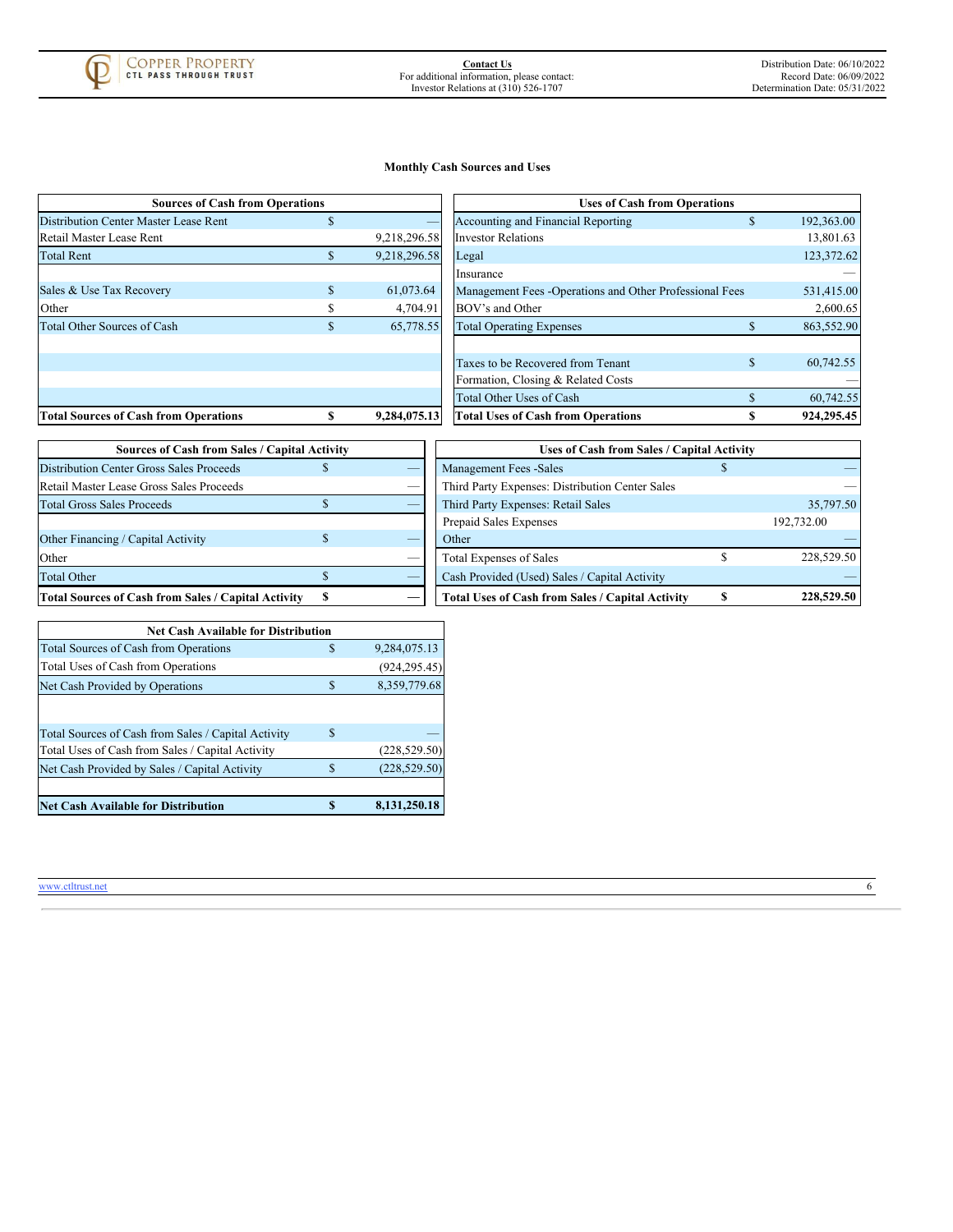

# **Monthly Cash Distributions**

| <b>Distribution</b><br>Date | <b>Net Rental Income</b><br><b>Distribution</b> | <b>Sales and Capital Activity</b><br><b>Distribution</b> | Total<br><b>Distributions</b> |
|-----------------------------|-------------------------------------------------|----------------------------------------------------------|-------------------------------|
| $10$ -June-22               | \$8,359,779.68                                  | \$(228,529.50)                                           | \$8,131,250.18                |
| $10$ -May-22                | 8,127,488.95                                    | 1,820,977.00                                             | 9,948,465.95                  |
| $11-Apr-22$                 | 8,249,305.19                                    | (186, 837.75)                                            | 8,062,467.44                  |
| $10-Mar-22$                 | 8,368,341.85                                    | (110,600.00)                                             | 8,257,741.85                  |
| $10$ -Feb-22                | 3,606,005.38                                    | 20,793,303.11                                            | 24,399,308.49                 |
| $10$ -Jan-22                | 5,557,146.98                                    | 595,294,173.94                                           | 600,851,320.92                |
| $10$ -Dec-21                | 6,532,239.75                                    | 50,434,348.59                                            | 56,966,588.34                 |
| $10-Nov-21$                 | 6,187,382.35                                    |                                                          | 6,187,382.35                  |
| $12-Oct-21$                 | 6,484,666.36                                    | 118,150,023.75                                           | 124,634,690.11                |
| $10$ -Sept-21               | 6,642,375.46                                    |                                                          | 6,642,375.46                  |
| $10$ -Aug-21                | 6,837,204.31                                    | 31,544,164.52                                            | 38, 381, 368.83               |
| $12$ -July-21               | 6,822,411.96                                    |                                                          | 6,822,411.96                  |
|                             |                                                 |                                                          |                               |
| Trailing 12 mos.            | \$81,774,348.22                                 | \$817,511,023.66                                         | \$899,285,371.88              |
|                             |                                                 |                                                          |                               |
| Inception to Date           | \$103,605,220.55                                | \$817,511,023.66                                         | \$921,116,244.21              |

<span id="page-9-0"></span>www.ctltrust.net 7 and 7 and 7 and 7 and 7 and 7 and 7 and 7 and 7 and 7 and 7 and 7 and 7 and 7 and 7 and 7 and 7 and 7 and 7 and 7 and 7 and 7 and 7 and 7 and 7 and 7 and 7 and 7 and 7 and 7 and 7 and 7 and 7 and 7 and 7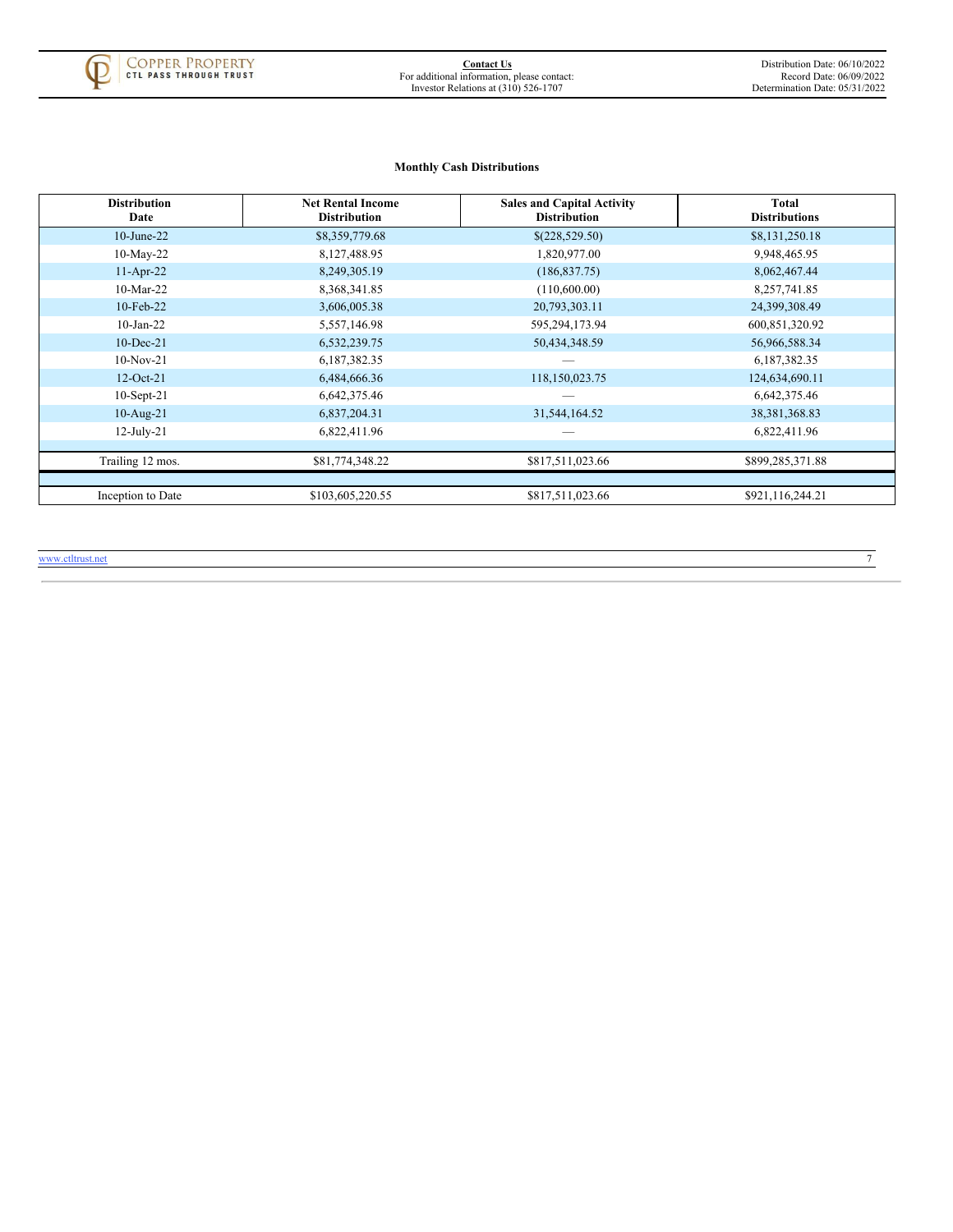

|                                                                   |                |                         |                |                                                         |                                         | <b>Property Sales This Month</b> |                                        |                                                    |                                                                              |                        |                                                                               |                                 |
|-------------------------------------------------------------------|----------------|-------------------------|----------------|---------------------------------------------------------|-----------------------------------------|----------------------------------|----------------------------------------|----------------------------------------------------|------------------------------------------------------------------------------|------------------------|-------------------------------------------------------------------------------|---------------------------------|
| Sale<br>Date                                                      | Property<br>ID | <b>Property</b><br>Name | Square<br>Feet | <b>Rent for</b><br>Lease Year at<br><b>Closing Date</b> | <b>Gross GAAP</b><br>Basis <sup>2</sup> | <b>Gross Sales</b><br>Price      | <b>Net Sales</b><br>Price <sup>3</sup> | <b>Net Sales</b><br>Price<br>Per<br>Square<br>Foot | <b>Implied</b><br>Cap. Rate/<br><b>Rent Yield</b><br>at Closing <sup>4</sup> | <b>Selling</b><br>Cost | <b>Selling Costs</b><br>as Percentage<br>of Gross Sales<br>Price <sup>5</sup> | <b>Selling</b><br><b>Broker</b> |
| Retail Property Sales This Month                                  |                |                         |                |                                                         |                                         |                                  |                                        |                                                    |                                                                              |                        |                                                                               |                                 |
|                                                                   |                |                         |                |                                                         |                                         |                                  |                                        |                                                    |                                                                              |                        |                                                                               |                                 |
| <b>Total Retail Property Sales</b><br>this Month                  |                |                         |                | $s-$                                                    | $S-$                                    | $s-$                             | $s-$                                   | $s-$                                               | $-$ %                                                                        | $s-$                   | $-$ %                                                                         |                                 |
|                                                                   |                |                         |                |                                                         |                                         |                                  |                                        |                                                    |                                                                              |                        |                                                                               |                                 |
| Distribution Center Property Sales This Month                     |                |                         |                |                                                         |                                         |                                  |                                        |                                                    |                                                                              |                        |                                                                               |                                 |
|                                                                   |                |                         |                |                                                         |                                         |                                  |                                        |                                                    |                                                                              |                        |                                                                               |                                 |
| <b>Total Distribution Center</b><br><b>Properties this Month</b>  |                |                         |                | $s-$                                                    | $s-$                                    | $s-$                             | $S-$                                   | $s-$                                               | $-$ %                                                                        | $s-$                   | $-$ %                                                                         |                                 |
| <b>Total Property Sales this</b><br>Month                         |                |                         |                | $s-$                                                    | $S-$                                    | $S-$                             | $s-$                                   | $S-$                                               | $-$ %                                                                        | $s-$                   | $-$ %                                                                         |                                 |
| <b>Property Sales this Month</b><br>Average                       |                |                         |                | $s-$                                                    | $s-$                                    | $s-$                             | $S-$                                   | $s-$                                               | $-$ %                                                                        | $s-$                   | $-$ %                                                                         |                                 |
|                                                                   |                |                         |                |                                                         |                                         |                                  |                                        |                                                    |                                                                              |                        |                                                                               |                                 |
| Retail<br>Properties                                              |                |                         | 2,226,491      | \$10,607,823                                            | \$210,500,000                           | \$276,850,000                    | \$276,850,000                          | \$124.34                                           | 3.83%                                                                        | \$11,599,620           | 4.19%                                                                         |                                 |
| Distribution<br>Centers                                           |                |                         | 10,108,611     | 35,380,000                                              | 497,900,000                             | 557,165,354                      | 557,165,354                            | \$55.12                                            | 6.35%                                                                        | 7,872,941              | 1.41%                                                                         |                                 |
| <b>Previous</b><br><b>Distribution</b><br><b>Period Total:</b>    |                |                         | 12,335,102     | 45,987,823                                              | 708,400,000                             | 834,015,354                      | 834,015,354                            | \$67.61                                            | 5.51%                                                                        | 19,472,561             | 2.33%                                                                         |                                 |
| <b>Previous</b><br><b>Distribution</b><br><b>Periods Average:</b> |                |                         | 616,755        | \$2,299,391                                             | \$35,420,000                            | \$41,700,768                     | \$41,700,768                           | \$67.61                                            | 5.51%                                                                        | \$973,628              | 2.33%                                                                         |                                 |
|                                                                   |                |                         |                |                                                         |                                         |                                  |                                        |                                                    |                                                                              |                        |                                                                               |                                 |
| Retail<br>Properties                                              |                |                         | 2,226,491      | \$10,607,823                                            | \$210,500,000                           | \$276,850,000                    | \$276,850,000                          | \$124.34                                           | 3.83%                                                                        | \$11,599,620           | 4.19%                                                                         |                                 |
| Distribution<br>Centers                                           |                |                         | 10,108,611     | 35,380,000                                              | 497,900,000                             | 557,165,354                      | 557,165,354                            | 55.12                                              | 6.35%                                                                        | 7,872,941              | 1.41%                                                                         |                                 |
| Cumulative<br><b>Distribution to</b><br>Date<br><b>Total:</b>     |                |                         | 12,335,102     | 45,987,823                                              | 708,400,000                             | 834,015,354                      | 834,015,354                            | 67.61                                              | 5.51%                                                                        | 19,472,561             | 2.33%                                                                         |                                 |
| Cumulative<br><b>Distribution to</b><br>Date<br>Average:          |                |                         | 616,755        | \$2,299,391                                             | \$35,420,000                            | \$41,700,768                     | \$41,700,768                           | \$67.61                                            | 5.51%                                                                        | \$973,628              | 2.33%                                                                         |                                 |

<sup>1</sup> Annualized Monthly Rent (e.g. Monthly Rent due for in Sale Period X 12). Rental Abatement shall be disregarded.

<sup>2</sup> GAAP Basis before depreciation and amortization. The Trust determined that fresh start accounting fair value (not cost) of the investment properties based upon the fair value of the individual assets and liabilities assumed as of the Effective Date (1/31/21).The total fair Value of the properties acquired was \$1.935 Billion.

<sup>3</sup> Net of credits provided to Buyer other than pro-rations. Selling costs are not netted in Net Sales Price

<sup>4</sup> Gross Sales Price divided by the Annual Rent as defined above

<span id="page-10-0"></span><sup>&</sup>lt;sup>5</sup> Selling Costs as percentage of Gross Sales Price. Selling costs may not tie into the Total Expenses of Sale as reported on the Monthly Sources and Uses Report.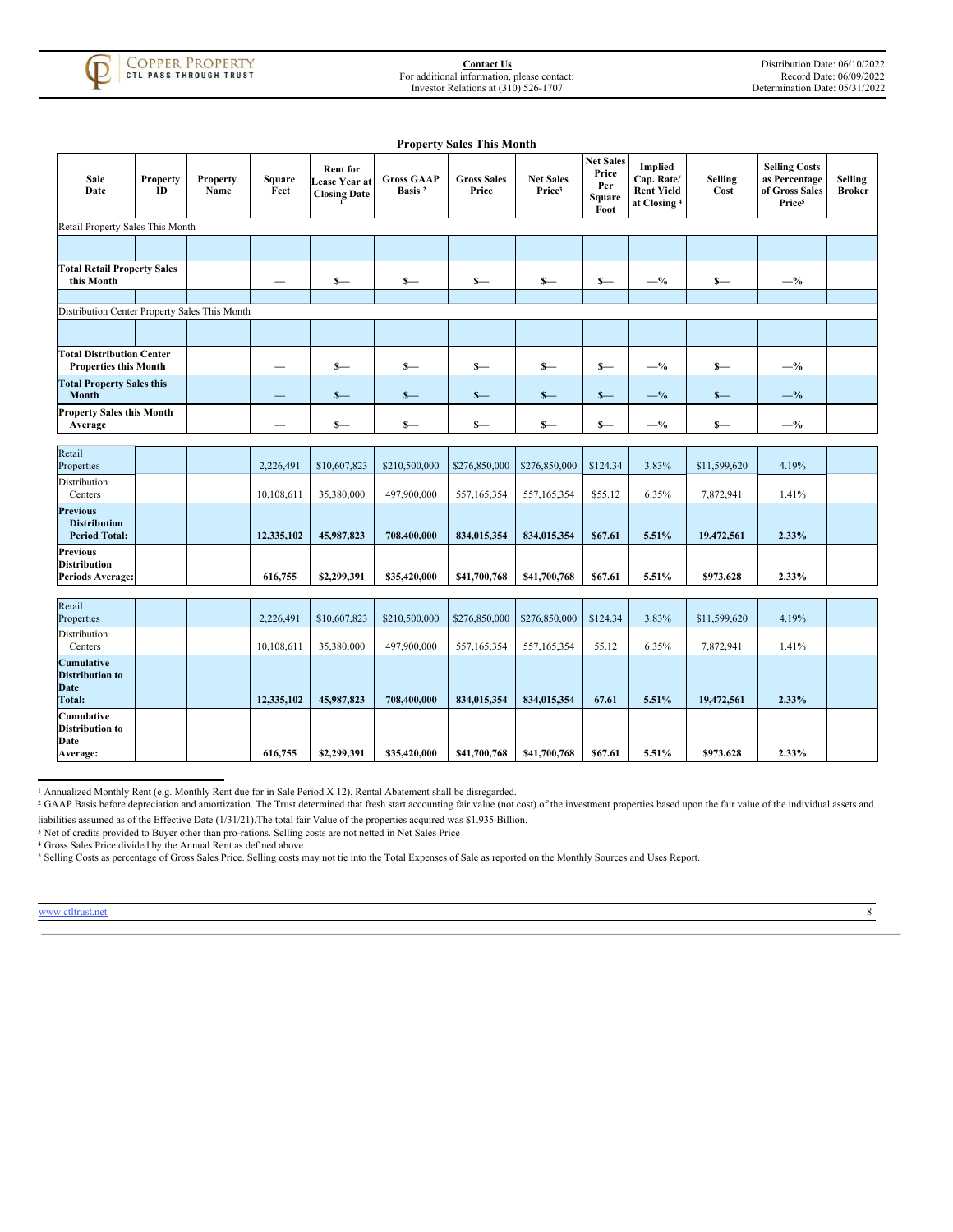

#### **Retail Portfolio as of Determination Date**

|                 | <b>By Current Lease Year Rent Per Square Foot Tier:</b> |                    |                                         | By Property Ownership Type: |                   |                    |                                               |
|-----------------|---------------------------------------------------------|--------------------|-----------------------------------------|-----------------------------|-------------------|--------------------|-----------------------------------------------|
| <b>Tier</b>     | <b>Properties</b>                                       | <b>Square Feet</b> | Current Lease Year<br>Rent <sup>1</sup> | <b>Ownership Type</b>       | <b>Properties</b> | <b>Square Feet</b> | <b>Current Lease Yea</b><br>Rent <sup>1</sup> |
| Tier 1 - \$9.00 | 32                                                      | 3.987.421          | \$35,886,789.00                         | Owned                       | 124               | 16,368,203         | \$92,839,179.00                               |
| Tier 2 - \$6.00 | 76                                                      | 9.919.346          | 59.516.076.00                           | Ground Lease                | 22                | 3,117,253          | 17,780,380.00                                 |
| Tier 3 - \$3.50 | 18                                                      | 2.706.208          | 9.471.732.00                            |                             |                   |                    |                                               |
| Tier 4 - \$2.00 | 20                                                      | 2.872.481          | 5.744.962.00                            |                             |                   |                    |                                               |
| Total:          | 146                                                     | 19,485,456         | \$110,619,559.00                        | Total:                      | 146               | 19,485,456         | \$110,619,559.00                              |

| By Property Ownership Type:        |                       |                   |                    |                                                |  |  |  |  |  |
|------------------------------------|-----------------------|-------------------|--------------------|------------------------------------------------|--|--|--|--|--|
| nt Lease Year<br>Rent <sup>1</sup> | <b>Ownership Type</b> | <b>Properties</b> | <b>Square Feet</b> | <b>Current Lease Year</b><br>Rent <sup>1</sup> |  |  |  |  |  |
| 886,789.00                         | Owned                 | 124               | 16,368,203         | \$92,839,179.00                                |  |  |  |  |  |
| 516,076.00                         | Ground Lease          | 22                | 3,117,253          | 17,780,380.00                                  |  |  |  |  |  |
| 71.732.00                          |                       |                   |                    |                                                |  |  |  |  |  |
| 44.962.00                          |                       |                   |                    |                                                |  |  |  |  |  |
| ,619,559.00                        | Total:                | 146               | 19,485,456         | \$110,619,559.00                               |  |  |  |  |  |

# *By Current Lease Year Rent Per Property: By Property Type:*

|                                   |                   |                    |                                         | $p_1$ roperty ryper    |                   |                    |                                                |
|-----------------------------------|-------------------|--------------------|-----------------------------------------|------------------------|-------------------|--------------------|------------------------------------------------|
| Tier                              | <b>Properties</b> | <b>Square Feet</b> | Current Lease Year<br>Rent <sup>1</sup> | <b>Property Type</b>   | <b>Properties</b> | <b>Square Feet</b> | <b>Current Lease Year</b><br>Rent <sup>1</sup> |
| $>=$ \$950,000                    | 35                | 5,965,817          | \$43,289,586.00                         | <b>Shopping Center</b> | 32                | 3,226,528          | \$20,536,440.00                                |
| $>=$ \$700,000 &<br>$<$ \$950,000 | 39                | 5,090,261          | 33,408,901.00                           | Freestanding           |                   | 372,420            | 2,533,116.00                                   |
| $>=$ \$500,000 &<br>$<$ \$700.000 | 39                | 4,349,021          | 22,894,280.00                           | Mall                   | 110               | 15,886,508         | 87,550,003.00                                  |
| $\le$ = \$500.000                 | 33                | 4,080,357          | 11,026,792.00                           |                        |                   |                    |                                                |
| Total:                            | 146               | 19,485,456         | \$110,619,559.00                        | Total:                 | 146               | 19,485,456         | \$110,619,559.00                               |

<sup>1</sup> Current Lease Year Rent = Monthly Rent X 12, excluding rental abatement.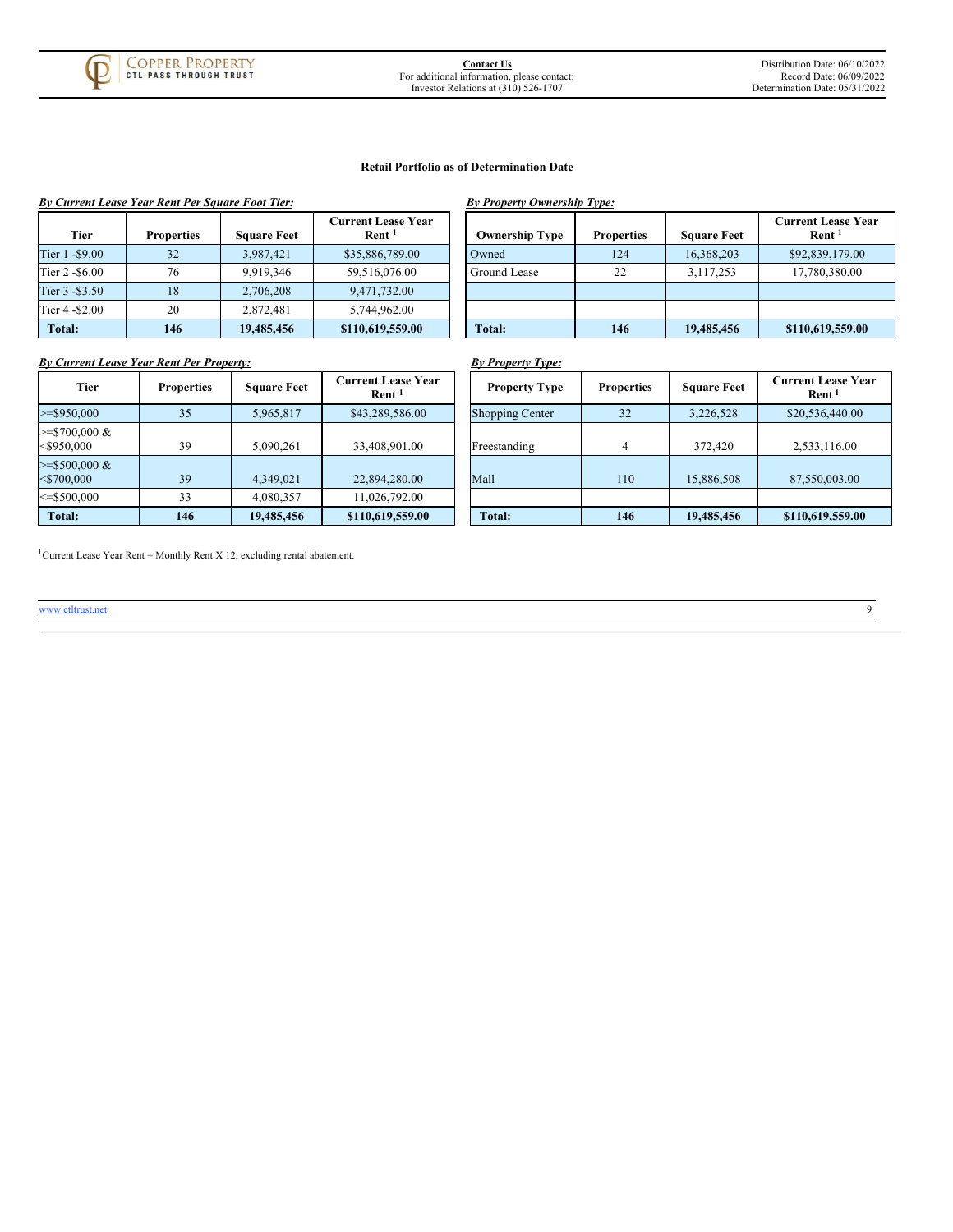

# **Retail Portfolio as of Determination Date (Cont'd)**

| <b>By Geography:</b> |                   |                    |                                      |           |                |            |                  |
|----------------------|-------------------|--------------------|--------------------------------------|-----------|----------------|------------|------------------|
|                      |                   |                    | Current Lease Year Rent <sup>1</sup> |           |                |            |                  |
| <b>State</b>         | <b>Properties</b> | <b>Square Feet</b> |                                      |           |                |            |                  |
| AR                   | $\overline{2}$    | 186,745            | \$1,120,470.00                       | <b>MO</b> | $\overline{2}$ | 229,828    | 1,378,968.00     |
| AZ                   | $\overline{4}$    | 492,446            | 3,530,733.00                         | <b>MS</b> |                | 99,396     | 894.564.00       |
| CA                   | 24                | 3,536,960          | 20,487,739.00                        | NC        |                | 104,198    | 208,396.00       |
| CO                   | 3                 | 361,775            | 1,376,834.00                         | <b>NH</b> | $\overline{c}$ | 230,842    | 1,122,962.00     |
| <b>CT</b>            | $\overline{3}$    | 464,682            | 929,364.00                           | <b>NJ</b> | 5              | 882,946    | 3,510,571.00     |
| DE                   |                   | 159,878            | 959,268.00                           | <b>NM</b> | $\overline{c}$ | 265,910    | 2,014,848.00     |
| FL                   | 9                 | 1,292,316          | 9,874,971.00                         | NV        | $\overline{3}$ | 437,937    | 3,941,433.00     |
| GA                   | $\overline{2}$    | 204,634            | 1.143.372.00                         | <b>NY</b> | $\overline{3}$ | 469,462    | 1,604,204.00     |
| <b>IA</b>            |                   | 85,278             | 298,473.00                           | <b>OH</b> | 5              | 645,447    | 3,504,477.00     |
| ID                   |                   | 151,985            | 1,367,865.00                         | OK        | 3              | 332,223    | 1,494,714.00     |
| IL                   | 5                 | 845,224            | 4,414,248.00                         | <b>OR</b> | $\mathbf{1}$   | 157,928    | 947,568.00       |
| $\mathbb{N}$         |                   | 99,317             | 893,853.00                           | PA        | $\overline{4}$ | 555,087    | 2,984,042.00     |
| <b>KS</b>            | $\overline{2}$    | 316,856            | 1,471,852.00                         | <b>PR</b> | $\overline{2}$ | 185,946    | 1,115,676.00     |
| KY                   | $\overline{c}$    | 251,289            | 1,821,111.00                         | TN        | 3              | 347,331    | 1,241,828.00     |
| LA                   | $\overline{2}$    | 229,181            | 1,749,054.00                         | <b>TX</b> | 24             | 2,536,198  | 16,841,806.00    |
| MA                   | 1                 | 141,692            | 495,922.00                           | UT        | $\mathbf{1}$   | 99,411     | 347,939.00       |
| MD                   | $\overline{4}$    | 559,312            | 2,424,176.00                         | <b>VA</b> | 5              | 736,563    | 3,330,898.00     |
| MI                   | 6                 | 863,012            | 3,699,718.00                         | <b>WA</b> | $\overline{4}$ | 666,272    | 4,515,948.00     |
| <b>MN</b>            | $\mathbf{1}$      | 173,968            | 1,043,808.00                         | WI        |                | 85,981     | 515,886.00       |
|                      |                   |                    |                                      | Total:    | 146            | 19,485,456 | \$110,619,559.00 |

<span id="page-12-0"></span><sup>1</sup> Current Lease Year Rent = Monthly Rent X 12, excluding rental abatement.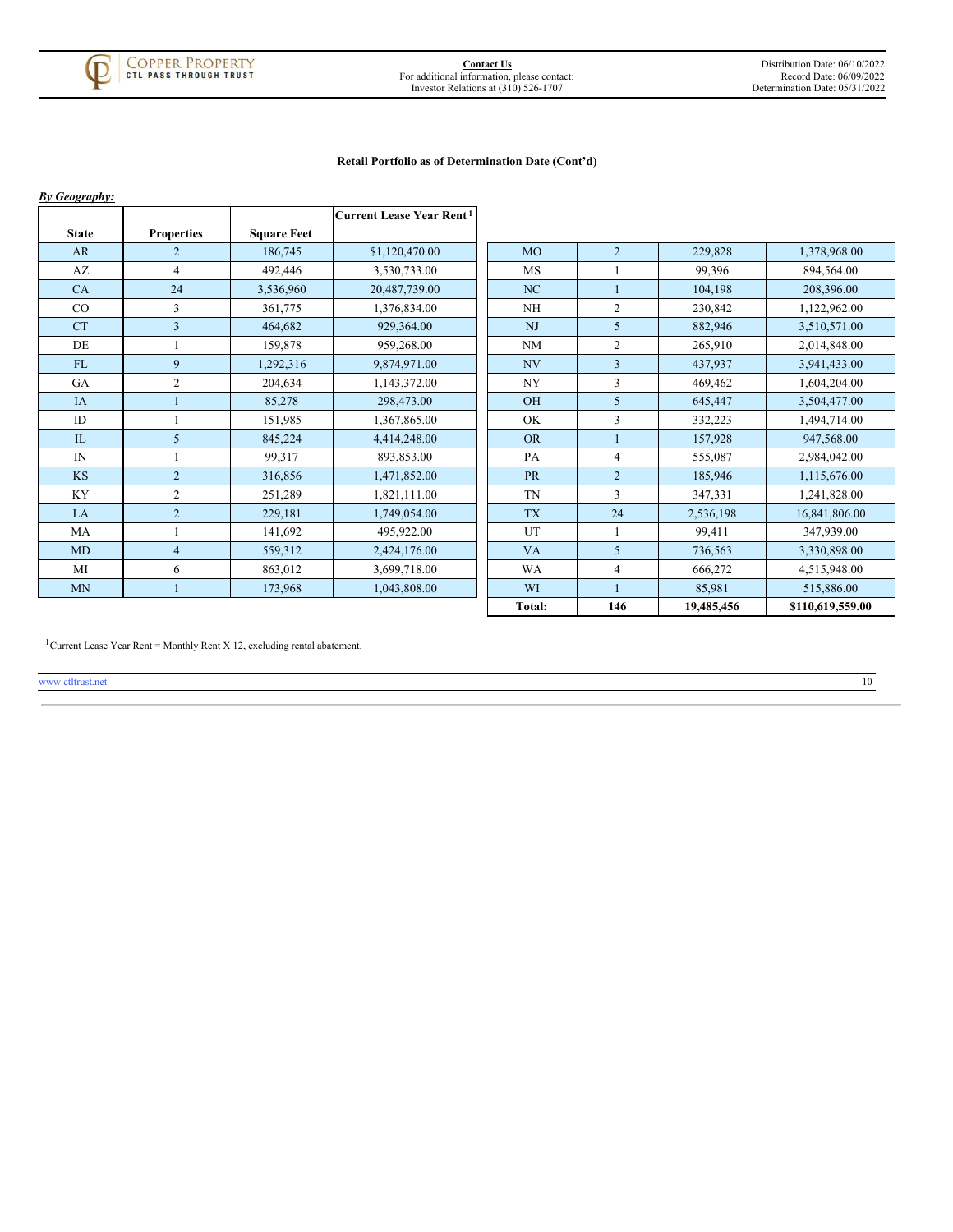

#### **Distribution Center Portfolio as of Determination Date (All Distribution Centers sold in December 2021)**

| <b>Property ID</b>                      |                      | 9005            | 9130         | 9132       | 9316                     | 9435       | 9486                     |
|-----------------------------------------|----------------------|-----------------|--------------|------------|--------------------------|------------|--------------------------|
| Location                                |                      | Statesville, NC | Columbus, OH | Lenexa, KS | Reno, NV                 | Haslet, TX | Forest Park, GA          |
|                                         | New JCP              | _               |              | _          |                          | _          | _                        |
|                                         | <b>Other Tenants</b> |                 |              | _          | __                       | _          |                          |
| <b>Square Feet</b>                      | Vacant               |                 |              |            | _                        |            |                          |
|                                         | <b>Total</b>         |                 |              |            |                          |            |                          |
| Current Lease Year<br>Rent <sup>1</sup> | New JCP              | _               | _            | _          | _                        | _          | _                        |
|                                         | <b>Other Tenants</b> | _               | _            | _          | _                        | -          | _                        |
|                                         | <b>Total</b>         |                 |              |            |                          |            |                          |
| Current Lease Year New JCP<br>Rent-     |                      | _               | _            | _          | $\overline{\phantom{a}}$ |            | _                        |
|                                         | <b>Other Tenants</b> |                 |              |            |                          |            | $\qquad \qquad - \qquad$ |
| PSF <sup>2</sup>                        | <b>Total</b>         |                 |              |            |                          |            |                          |

Current Lease Year Rent = Monthly Rent X 12  $1<sub>1</sub>$ 

<span id="page-13-0"></span>Current Lease Year Rent PSF = (Monthly Rent X 12) / Square Feet 2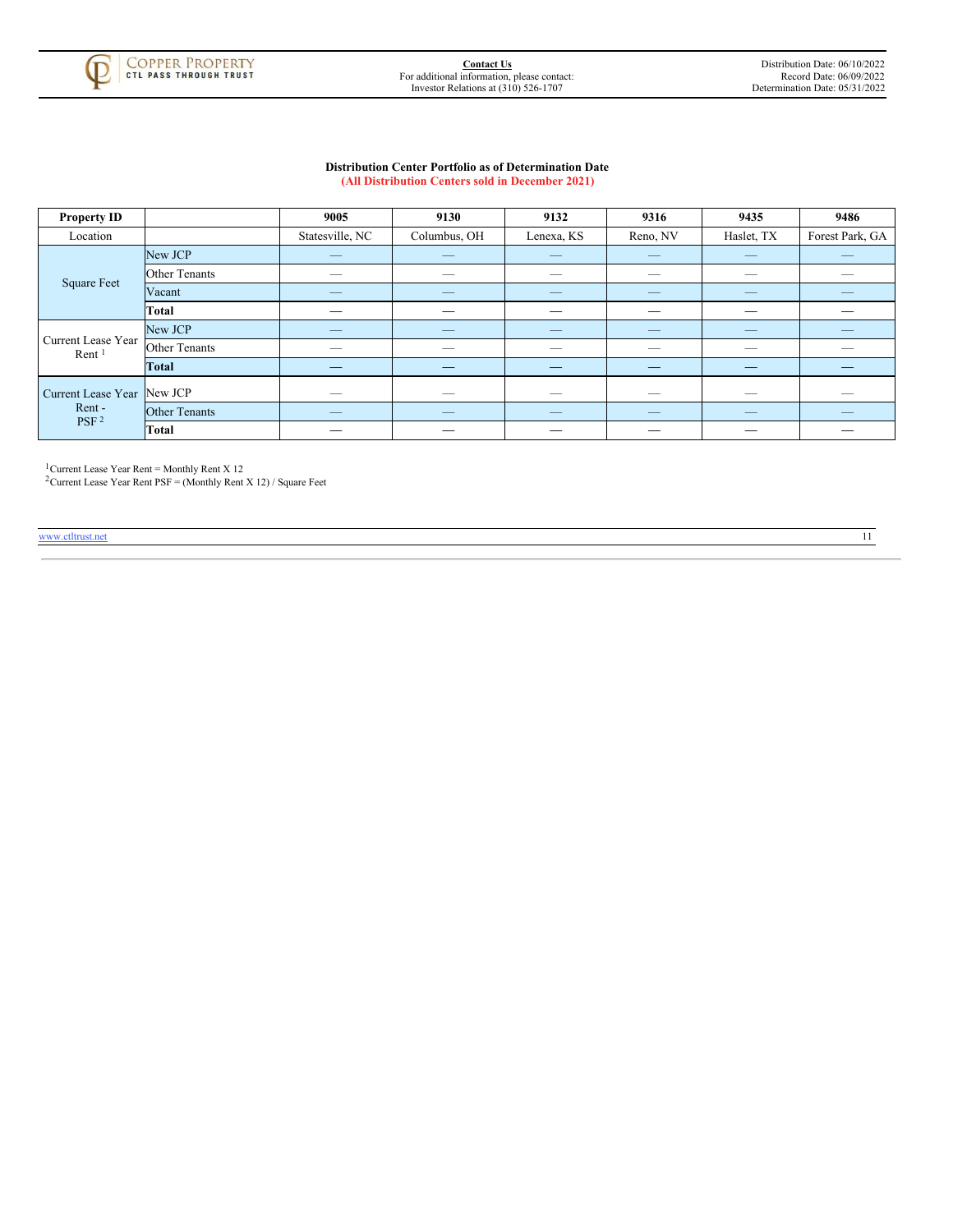<span id="page-14-0"></span>

# **Landlord and Tenant Option Properties as of Determination Date**

| <b>Property ID</b> | <b>Option Type</b> | <b>Property Name</b>           | Location                                               | <b>Square Feet</b> | <b>Current Lease</b><br>Year Rent <sup>1</sup> | Option<br><b>Notice</b><br>(Y/N) | <b>Option Exercise</b> /<br><b>Closing Date</b> |
|--------------------|--------------------|--------------------------------|--------------------------------------------------------|--------------------|------------------------------------------------|----------------------------------|-------------------------------------------------|
|                    |                    | SouthBay Pavilion at           |                                                        |                    |                                                |                                  |                                                 |
| 246                | Landlord           | Carson                         | 20700 Avalon Boulevard, Carson, CA                     | N/A                | N/A                                            | N                                | Property Sold 09-30-21                          |
| 389                | Landlord           | Stoneridge S/C                 | 1500 Stoneridge Mall Road, Pleasanton, CA              | 155,919            | 311,838.00                                     | N                                |                                                 |
| 1229               | Landlord           | The Oaks                       | 280 Hillcrest Drive W, Thousand Oaks, CA               | 144,959            | 289,918.00                                     | $\mathbf N$                      |                                                 |
| 1572               | Landlord           | <b>Westfield Culver City</b>   | 6000 S Hannum Avenue, Culver City, CA                  | N/A                | N/A                                            | N                                | Property Sold 01-06-22                          |
| 1959               | Landlord           | The Shops at Tanforan          | 1122 El Camino Real, San Bruno, CA                     | N/A                | N/A                                            | N                                | Property Sold 09-14-21                          |
| 1417               | Landlord           | Westfield Santa Anita          | 400 S Baldwin Avenue, Arcadia, CA                      | 204,563            | 715,971.00                                     | N                                |                                                 |
| 1950               | Landlord           | <b>Fashion Valley</b>          | 6987 Friars Road, San Diego, CA                        | N/A                | N/A                                            | ${\bf N}$                        | Property Sold 07-09-21                          |
| 2649               | Landlord           | Westminster Mall               | 400 Westminster Mall, Westminster, CA                  | 152,567            | 533,985.00                                     | $\mathbf N$                      |                                                 |
|                    |                    |                                | 8417 S Park Meadows Center Drive, Loan Tree            |                    |                                                |                                  |                                                 |
| 2757               | Landlord           | Park Meadows                   | CO                                                     | N/A                | N/A                                            | ${\bf N}$                        | Property Sold 07-29-21                          |
| 2256               | Landlord           | Danbury Fair                   | 7 Backus Avenue, Danbury, CT                           | 136,375            | 272,750.00                                     | N                                |                                                 |
| 2102               | Landlord           | Westfield Annapolis            | 1695 Annapolis Mall, Annapolis, MD                     | 126,732            | 760,392.00                                     | $\mathbf N$                      |                                                 |
| 1623               | Landlord           | <b>Twelve Oaks Mall</b>        | 27150 Novi Road, Novi, MI                              | 155,807            | 545,325.00                                     | N                                |                                                 |
| 2247               | Landlord           | Pheasant Lane Mall             | 310 Daniel Webster Highway, Suite 103,<br>Nashua, NH   | 104,836            | 366,926.00                                     | $\mathbf N$                      |                                                 |
| 2297               | Landlord           | Newport Centre                 | 10 Mall Drive W, Jersey City, NJ                       | 185,330            | 648,655.00                                     | N                                |                                                 |
| 2477               | Landlord           | Freehold Raceway Mall          | 3710 Highway 9, Freehold, NJ                           | 149,608            | 299,216.00                                     | N                                |                                                 |
| 2814               | Landlord           | <b>Oueens</b> Center           | 92-59 59th Avenue. Elmhurst, NY                        | N/A                | N/A                                            | N                                | Property Sold 12-23-21                          |
| 197                | Landlord           | Gateway Shopping<br>Center I & | II360 Gateway Drive, Brooklyn, NY                      | 123,942            | 247,884.00                                     | $\mathbf N$                      |                                                 |
| 2040               | Landlord           | <b>Barton Creek Square</b>     | 2901 S Capitol of Texas Highway, Austin, TX            | 144,129            | 864,774.00                                     | N                                |                                                 |
| 2763               | Landlord           | The Woodlands Mall             | 1201 Lake Woodlands Drive, Suite 500,<br>Woodlands, TX | 146,000            | 511,000.00                                     | N                                |                                                 |
| 2795               | Landlord           | <b>Stonebriar Centre</b>       | 2607 Preston Road, Frisco, TX                          | N/A                | N/A                                            | $\mathbf N$                      | Property Sold 07-29-21                          |
| 2881               | Landlord           | Memorial City S/C              | 300 Memorial City Way, Houston, TX                     | N/A                | N/A                                            | $\mathbf N$                      | Property Sold 11-03-21                          |
| 192                | Landlord           | Fair Oaks Mall                 | 11801 Fair Oaks Mall, Fairfax, VA                      | 193,422            | 386,844.00                                     | $\mathbf N$                      |                                                 |
| 1462               | Landlord           | Springfield Town Center        | 6699 Springfield Mall, Springfield, VA                 | 205,772            | 1,234,632.00                                   | ${\bf N}$                        |                                                 |
| 2865               | Tenant             | <b>Tamarack Village</b>        | 8348 Tamarack Village, Woodbury, MN                    | N/A                | N/A                                            | N                                | Property Sold 12-29-21                          |
| 2801               | Tenant             | Polaris Fashion Place          | 1450 Polaris Parkway, Columbus, OH                     | 146,990            | 881,940.00                                     | N                                |                                                 |
| 2921               | Tenant             | <b>Robertson's Creek</b>       | 5751 Long Prairie Road, Flower Mound, TX               | N/A                | N/A                                            | N                                | Property Sold 11-19-21                          |
| 2934               | Tenant             | <b>University Oaks S/C</b>     | 151 University Oaks, Round Rock, TX                    | N/A                | N/A                                            | ${\bf N}$                        | Property Sold 11-19-21                          |
| 2982               | Tenant             | <b>Village at Fairview</b>     | 301 Stacy Road, Fairview, TX                           | N/A                | N/A                                            | N                                | Property Sold 11-19-21                          |
| 2749               | Tenant             | <b>Dulles Town Centre</b>      | 21030 Dulles Town Circle, Sterling, VA                 | 125,917            | 440,710.00                                     | N                                |                                                 |
| Total:             |                    |                                |                                                        | 2,602,868          | \$9,312,760.00                                 |                                  |                                                 |

<sup>1</sup> Current Lease Year Rent = Monthly Rent X 12, excluding rental abatement.

<span id="page-14-1"></span>www.ctltrust.net 22 and 22 and 22 and 23 and 23 and 23 and 23 and 23 and 24 and 25 and 26 and 26 and 26 and 26 and 26 and 26 and 26 and 26 and 26 and 26 and 26 and 26 and 26 and 26 and 26 and 26 and 26 and 26 and 26 and 26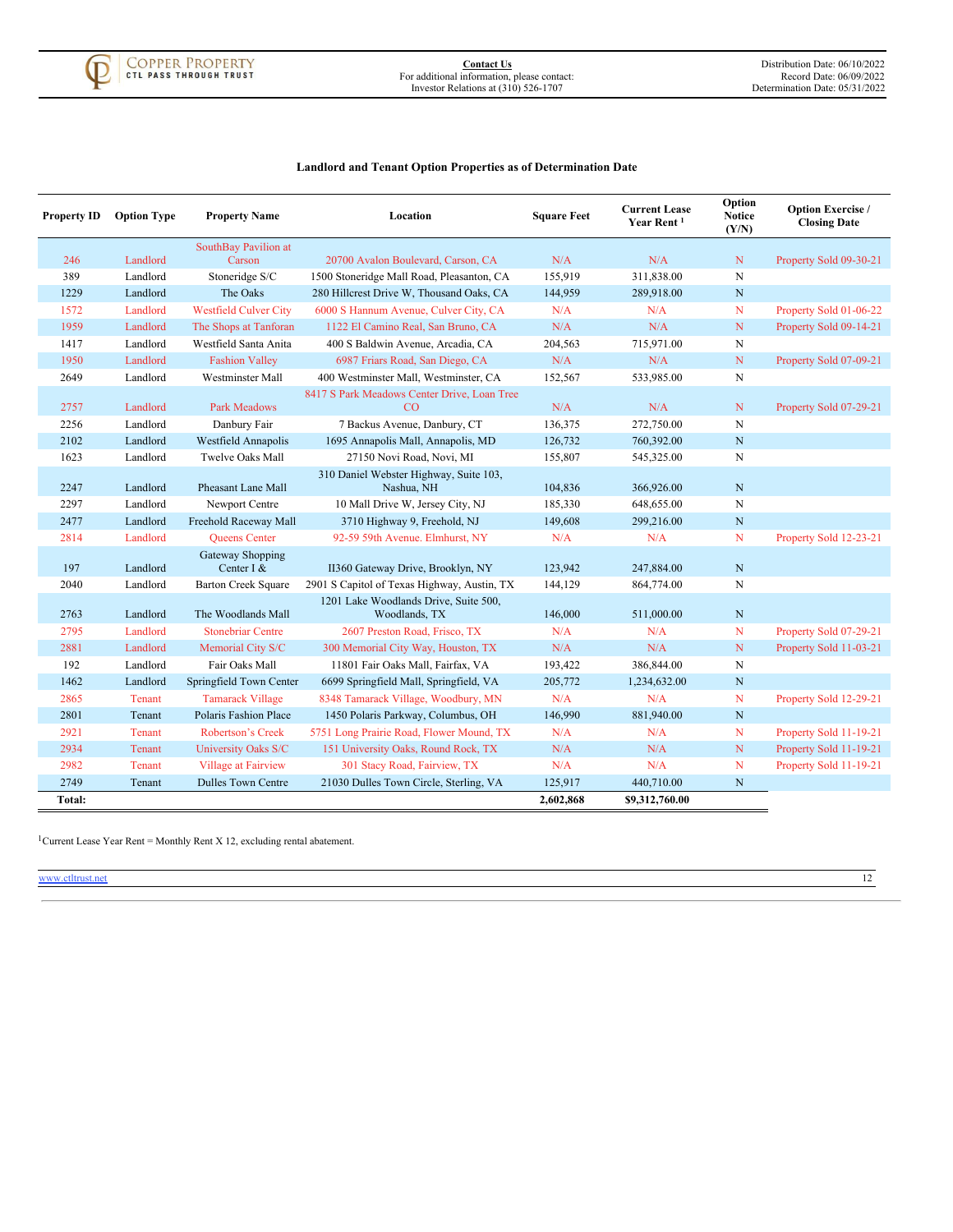

#### **Substitution Properties as of Determination Date (No Substitution Properties May, 2022)**

| <b>Property ID</b> | <b>Property Name</b> | <b>Property Location</b> | <b>Substitution Type</b><br>(Outgoing / Incoming) | <b>Square Feet</b>                        | <b>Current Lease</b><br>Year Rent <sup>1</sup> | <b>Notice Date</b> | <b>Exercise Date</b> |
|--------------------|----------------------|--------------------------|---------------------------------------------------|-------------------------------------------|------------------------------------------------|--------------------|----------------------|
|                    |                      |                          |                                                   | $\qquad \qquad \overline{\qquad \qquad }$ | $\overline{\phantom{a}}$                       |                    |                      |
| Total:             |                      |                          |                                                   |                                           |                                                |                    |                      |
|                    |                      |                          |                                                   |                                           |                                                |                    |                      |

<span id="page-15-0"></span><sup>1</sup> Current Lease Year Rent = Monthly Rent X 12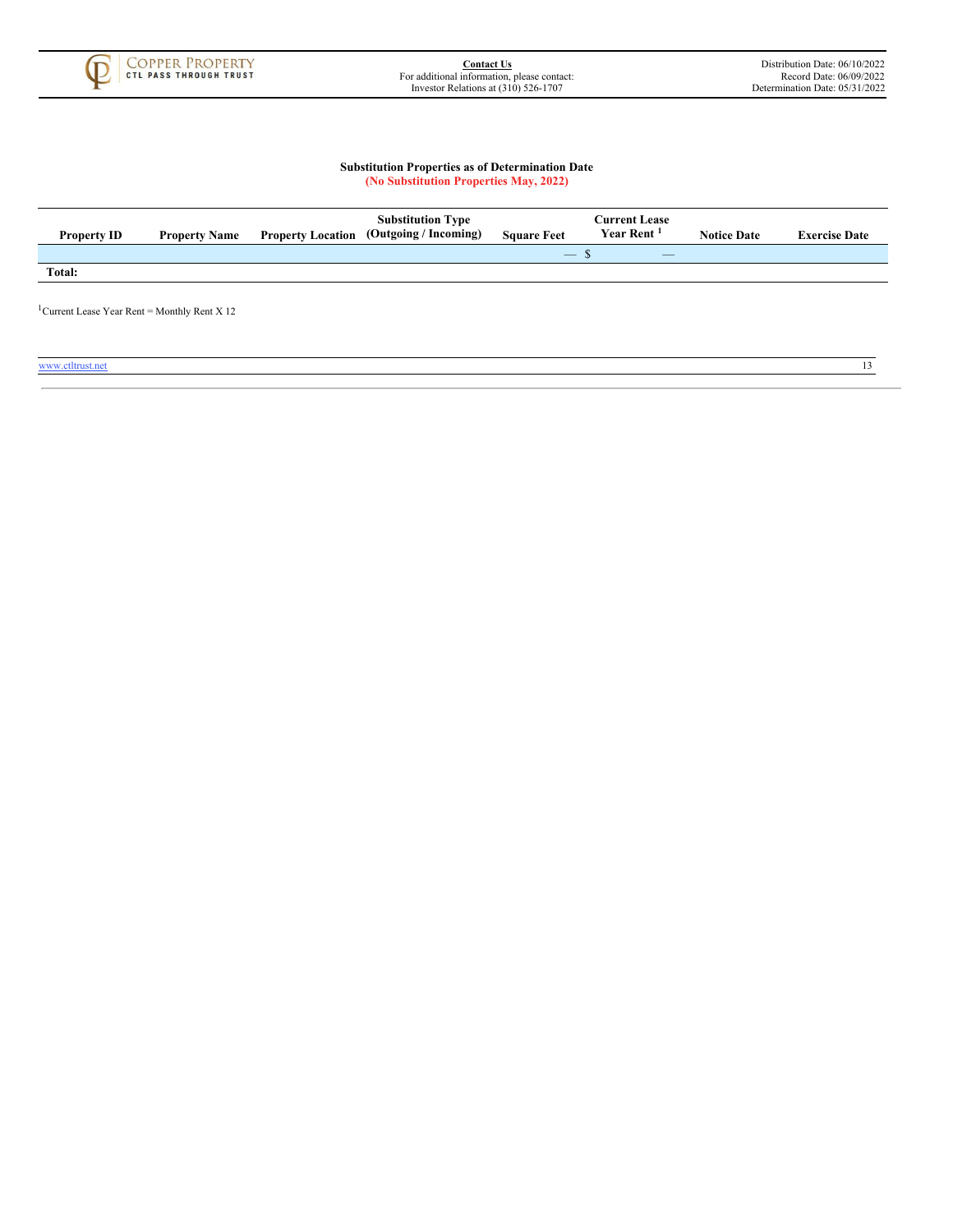

#### **Monthly Leasing Activity Distribution Centers (No Leasing Activity May, 2022)**

| <b>Property ID</b> | Lease<br><b>Start Date</b> | Tenant<br>Name | <b>Square Feet</b>       | <b>Current Lease</b><br><b>Year Rent -</b><br>PSF <sup>1</sup> | Current<br><b>ease</b><br>Year Rent <sup>2</sup> | <b>Real Estate</b><br>Operating<br><b>Expenses</b> | <b>Initial Term</b><br>(Months) | <b>Extension</b><br>Options<br>(Years) | <b>Tenant Business</b><br><b>Description</b> | Manager<br>Commentarv |
|--------------------|----------------------------|----------------|--------------------------|----------------------------------------------------------------|--------------------------------------------------|----------------------------------------------------|---------------------------------|----------------------------------------|----------------------------------------------|-----------------------|
|                    |                            |                | $\overline{\phantom{a}}$ | $\overbrace{\hspace{25mm}}^{}$                                 | $\overline{\phantom{a}}$                         |                                                    |                                 |                                        |                                              |                       |
| Total:             |                            |                | _                        |                                                                |                                                  |                                                    |                                 |                                        |                                              |                       |

<span id="page-16-0"></span>Current Lease Year Rent  $PSF = (Monthly Rent X 12) / Square Feet.$ Current Lease Year Rent = Monthly Rent X 12.  $\mathbf{1}_{\ell}$  $\overline{2}$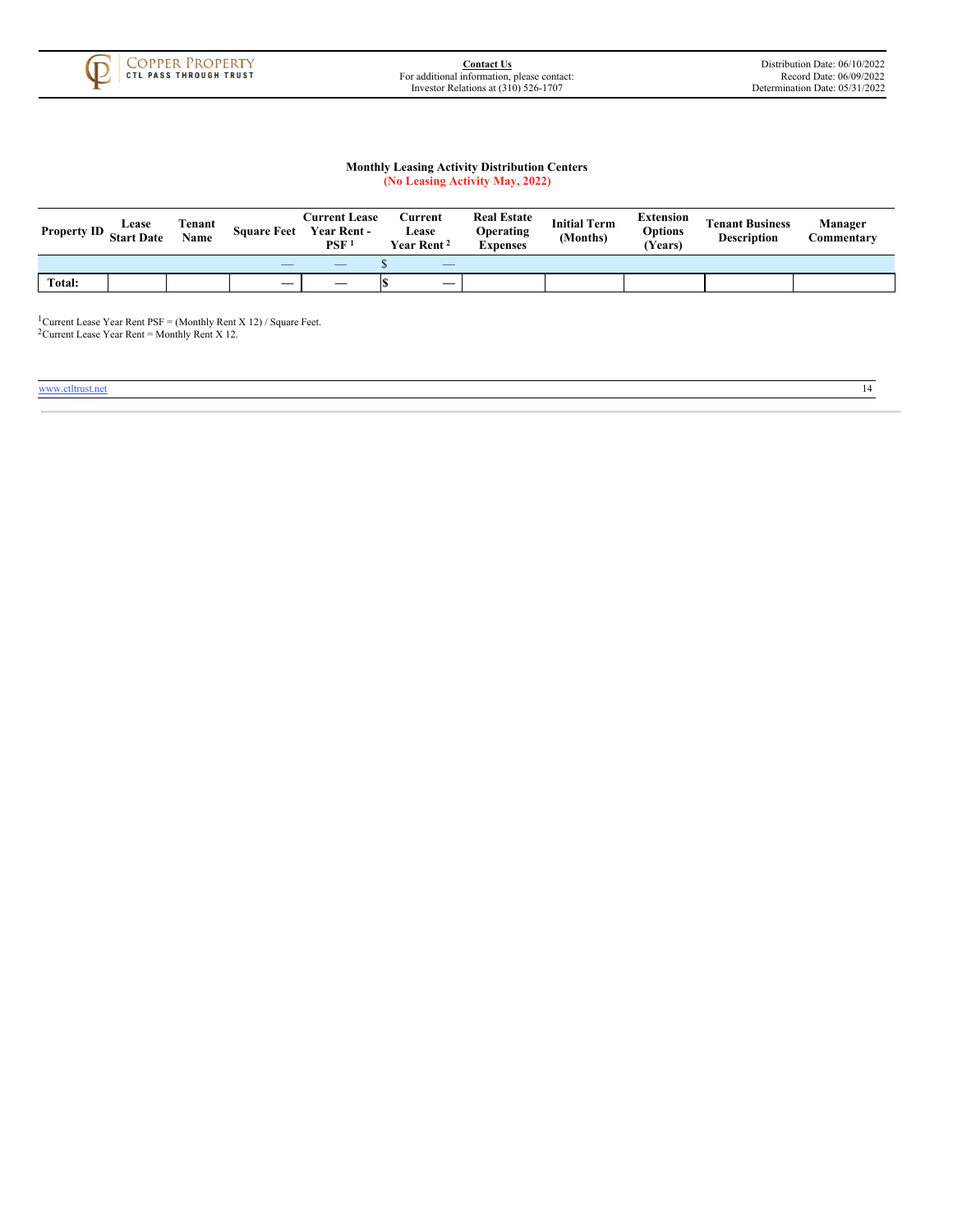

# **Monthly Leasing Activity Retail Properties (No Leasing Activity May, 2022)**

| <b>Property ID</b> | Lease<br><b>Start Date</b> | Tenant<br>Name | <b>Square Feet</b>       | <b>Current Lease</b><br>Year Rent -<br><b>PSF</b> | Current<br>Lease<br>Year Rent <sup>2</sup> | <b>Real Estate</b><br>Operating<br>Expenses | <b>Initial Term</b><br>(Months) | <b>Extension</b><br>Options<br>Years) | <b>Tenant Business</b><br><b>Description</b> | Manager<br>Commentarv |
|--------------------|----------------------------|----------------|--------------------------|---------------------------------------------------|--------------------------------------------|---------------------------------------------|---------------------------------|---------------------------------------|----------------------------------------------|-----------------------|
|                    |                            |                | $\overline{\phantom{a}}$ | $-$                                               | $\overline{\phantom{a}}$                   |                                             |                                 |                                       |                                              |                       |
| Total:             |                            |                | _                        |                                                   |                                            |                                             |                                 |                                       |                                              |                       |

<span id="page-17-0"></span>Current Lease Year Rent PSF = (Monthly Rent X 12) / Square Feet, excluding rental abatement. Current Lease Year Rent = Monthly Rent  $X$  12, excluding rental abatement.  $1<sub>1</sub>$  $\overline{2}_0$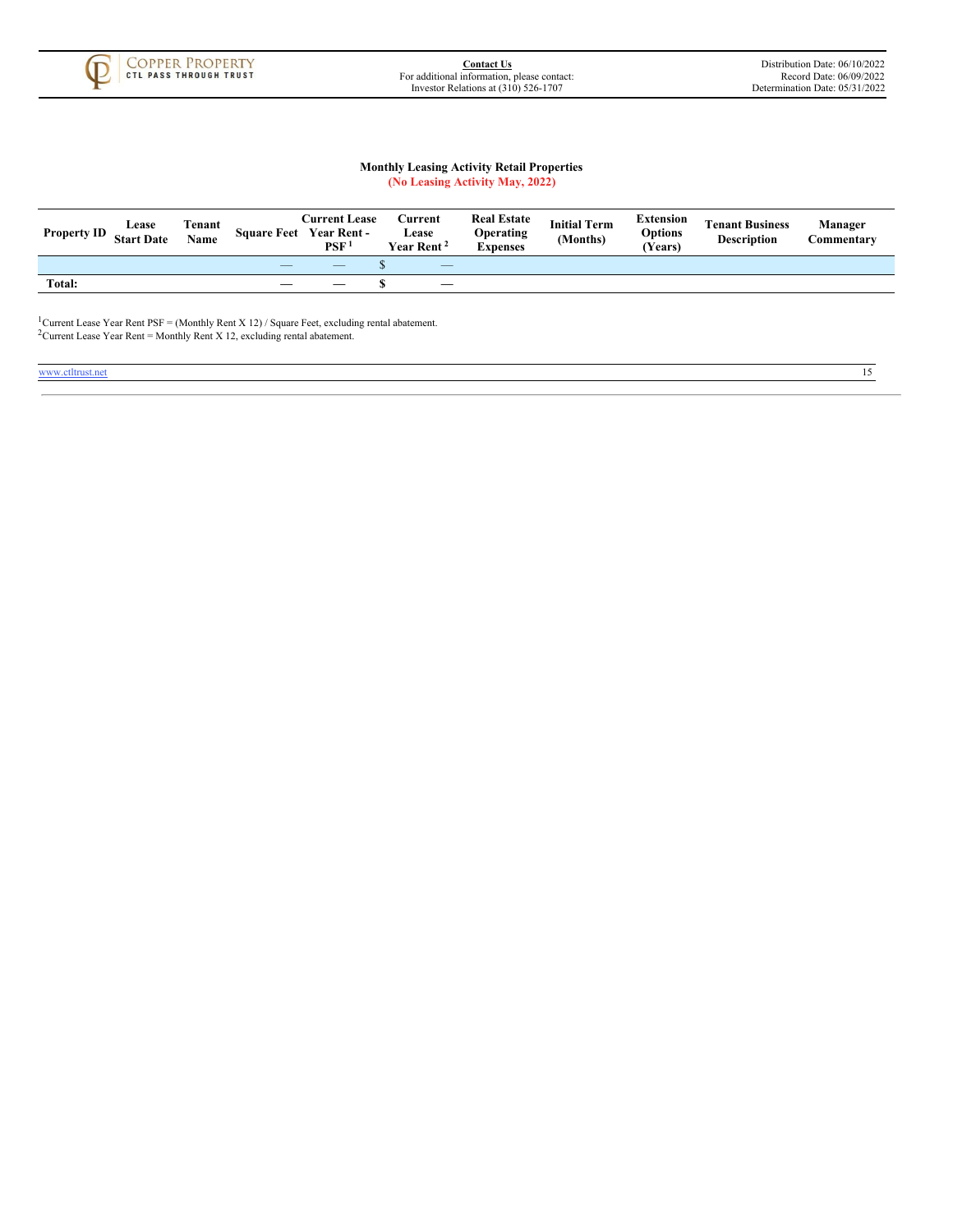

#### **Summary Select Financial Information**

For copies of our most recent financial statements, including management's discussion and analysis of financial condition and results of operations, sales and capital activity, you can access our Annual Report on Form 10-K, Quarterly Reports on Form 10-Q, Current Reports on Form 8-K and amendments to those reports filed or furnished pursuant to Section 13(a) or 15(d) of the Exchange Act at www.ctltrust.net as soon as reasonably practicable after they are filed with, or furnished to, the SEC. You can also review these SEC filings and other information by accessing the SEC's website at http://www.sec.gov.

<span id="page-18-0"></span>The SEC file number is 000-56236.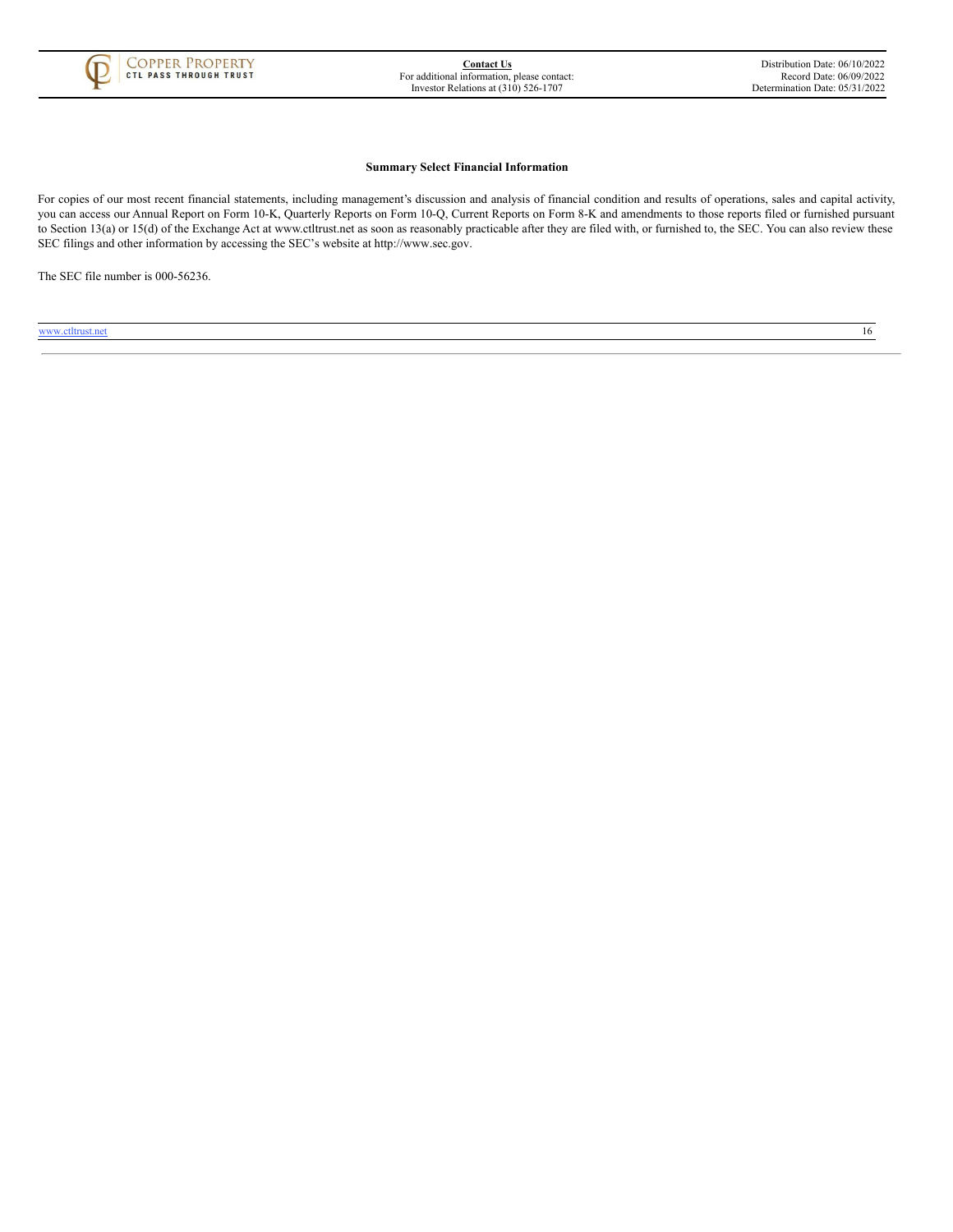<span id="page-19-0"></span>

# **SECTION II (Provided Quarterly)**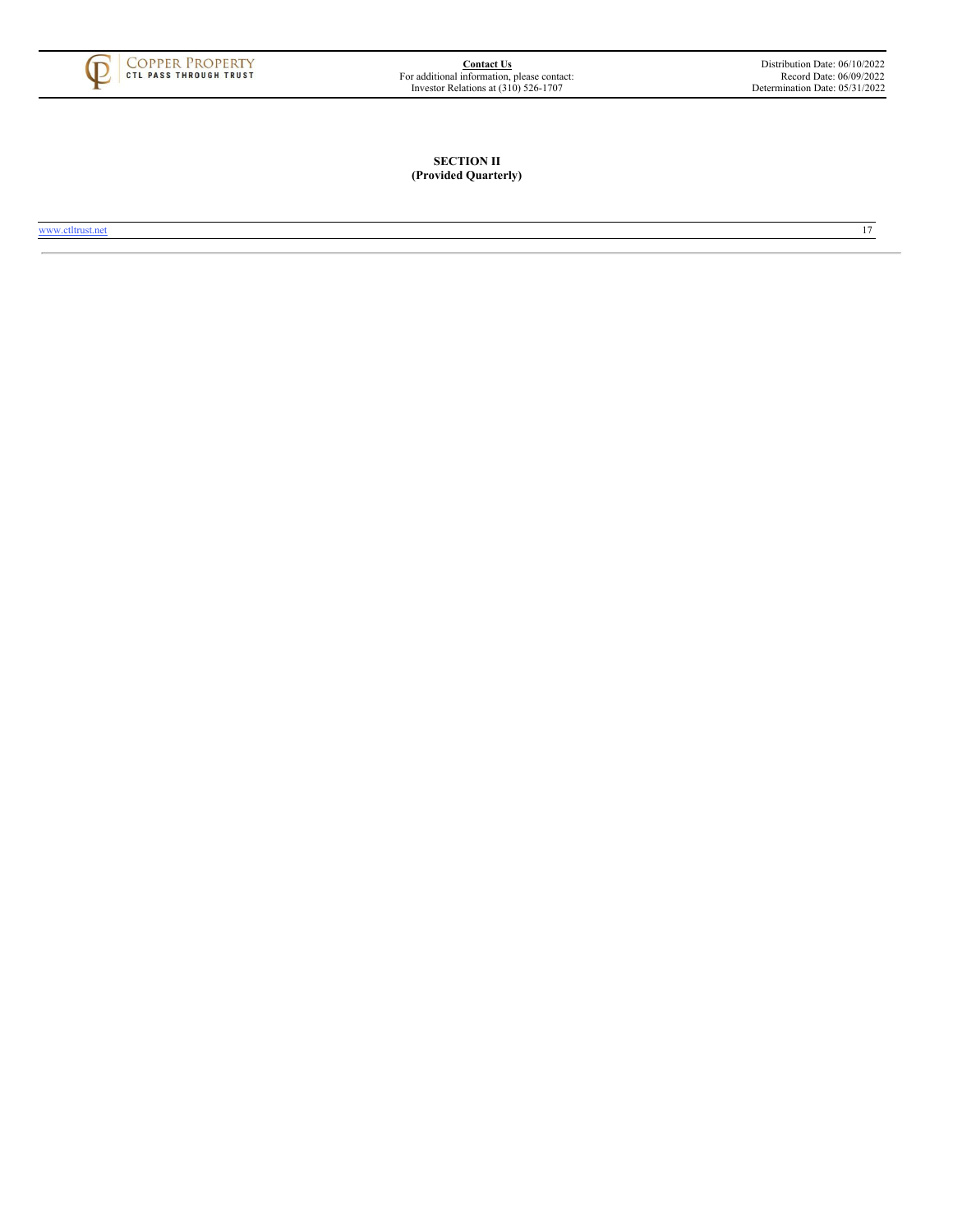<span id="page-20-0"></span>

**SECTION III**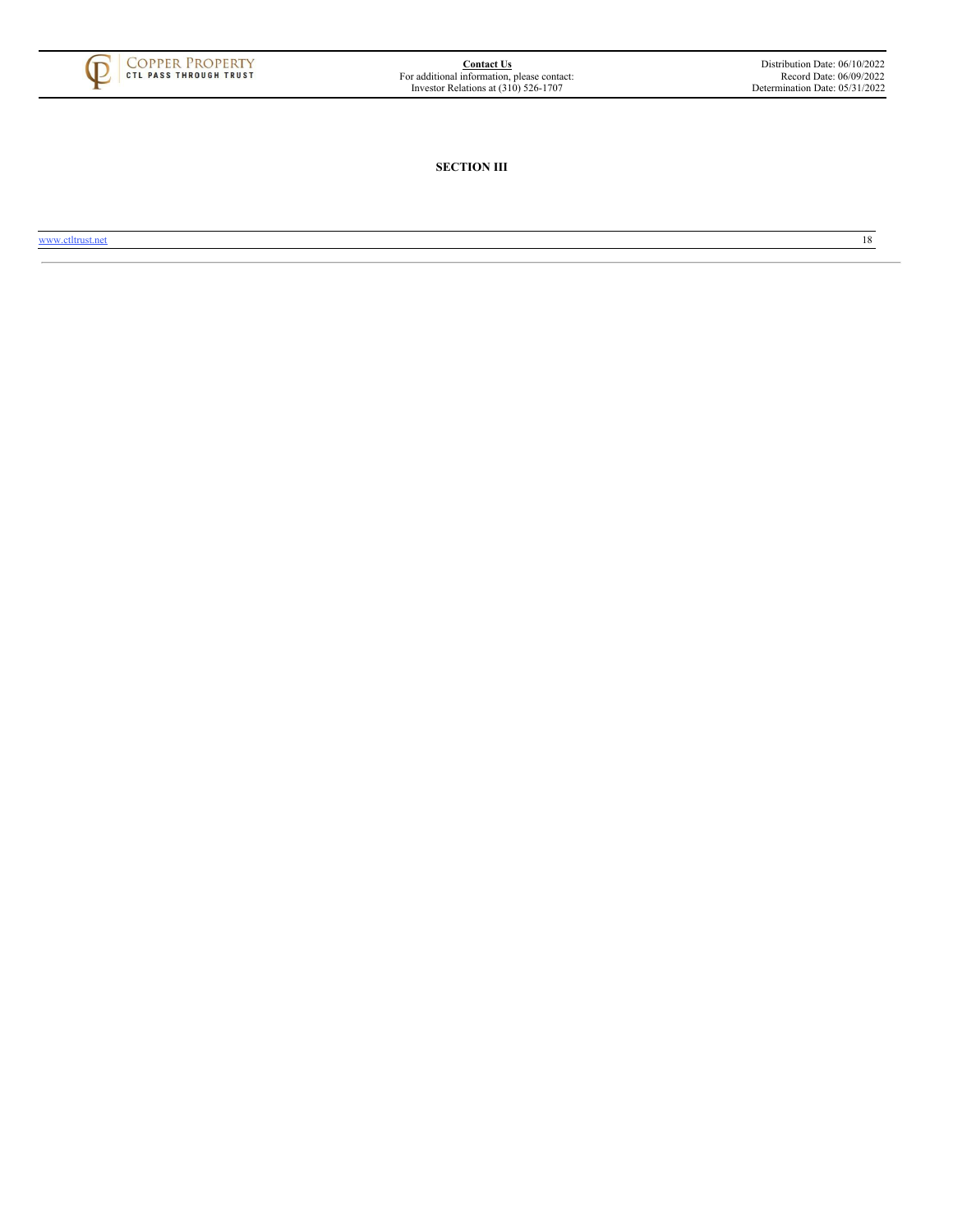<span id="page-21-0"></span>

# **Management's Comments (Management Commentary will be provided in our 10Q's and 10K's)**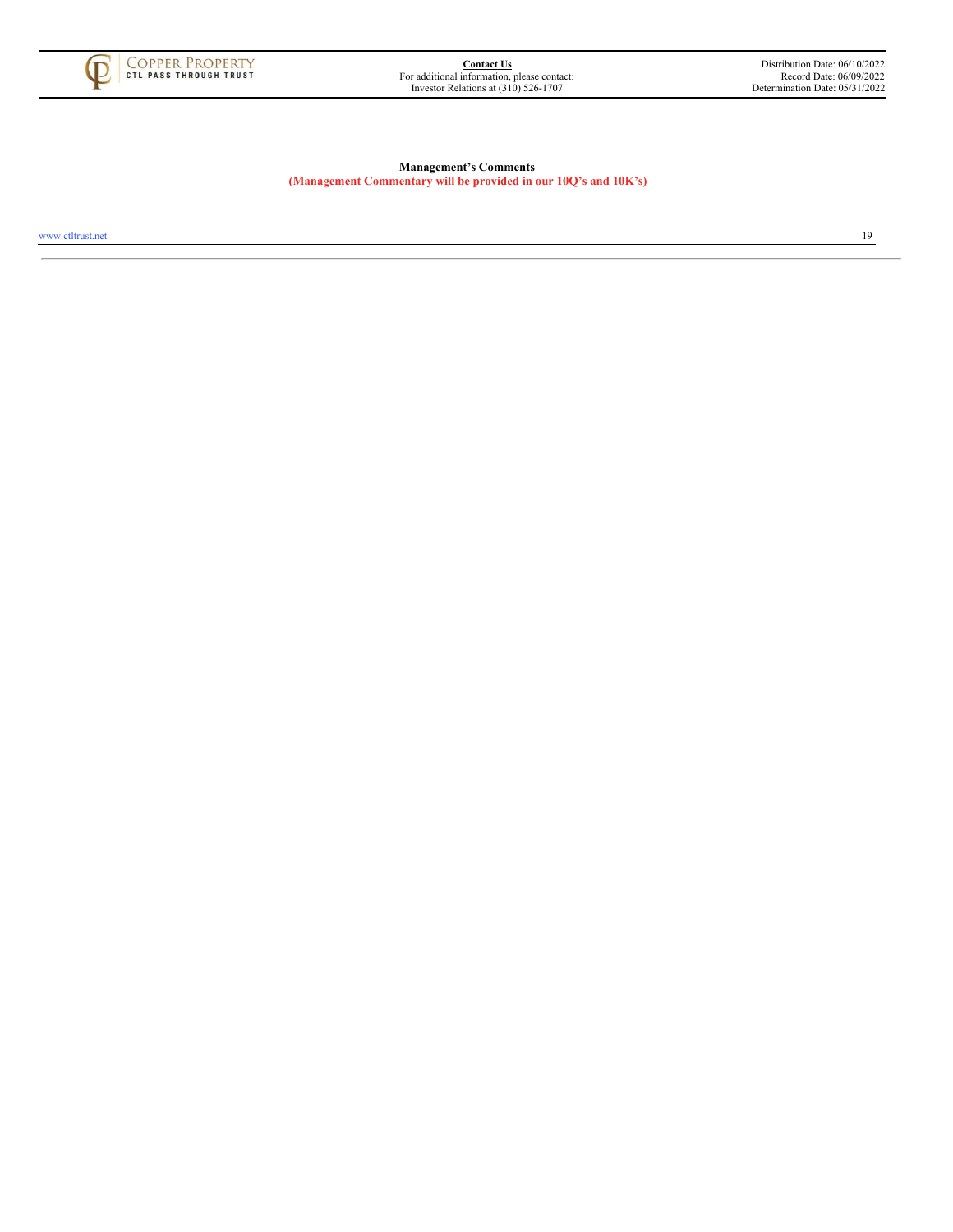

# **SECTION IV (Provided Quarterly)**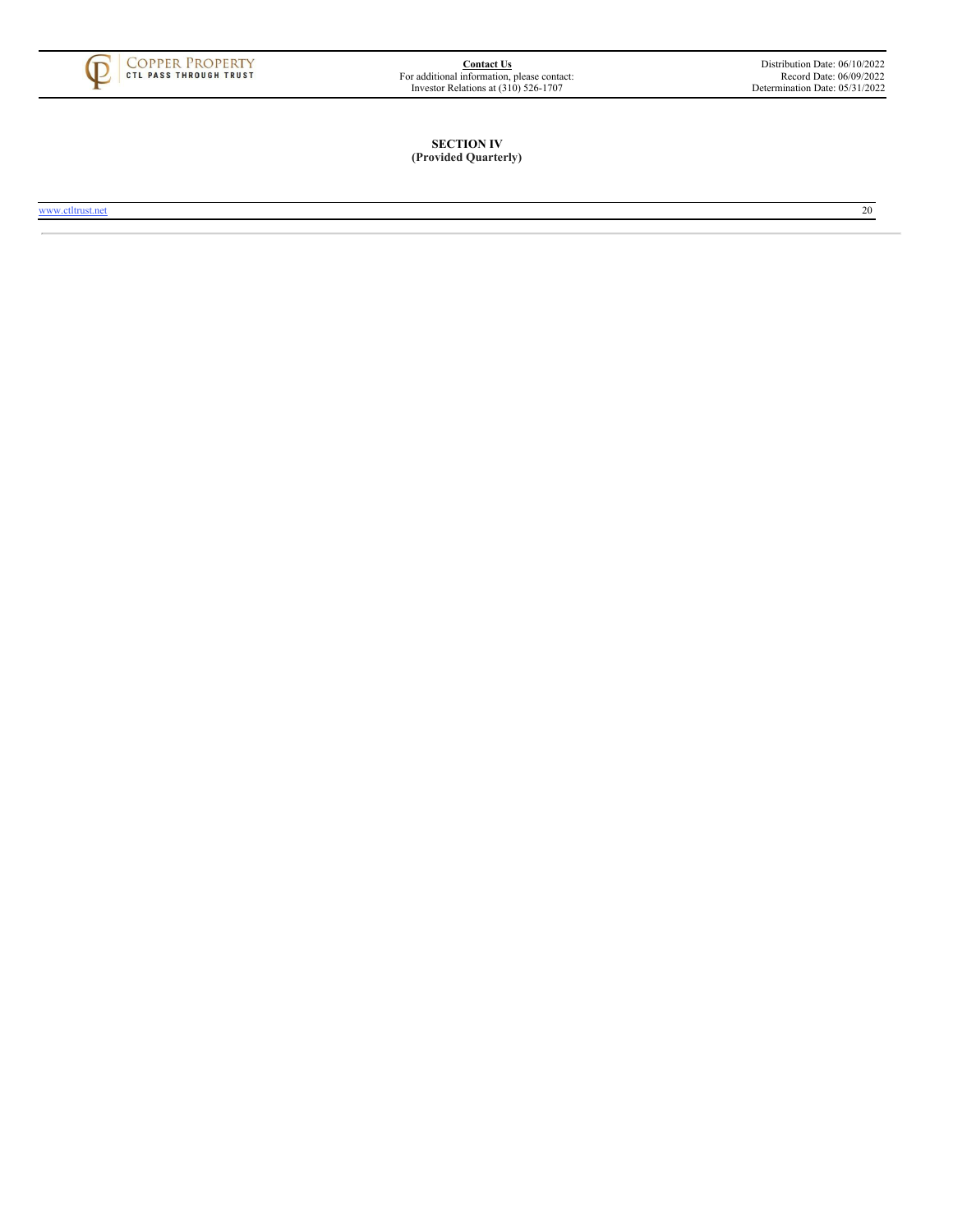<span id="page-23-0"></span>

**SECTION V Definitions and Disclaimers**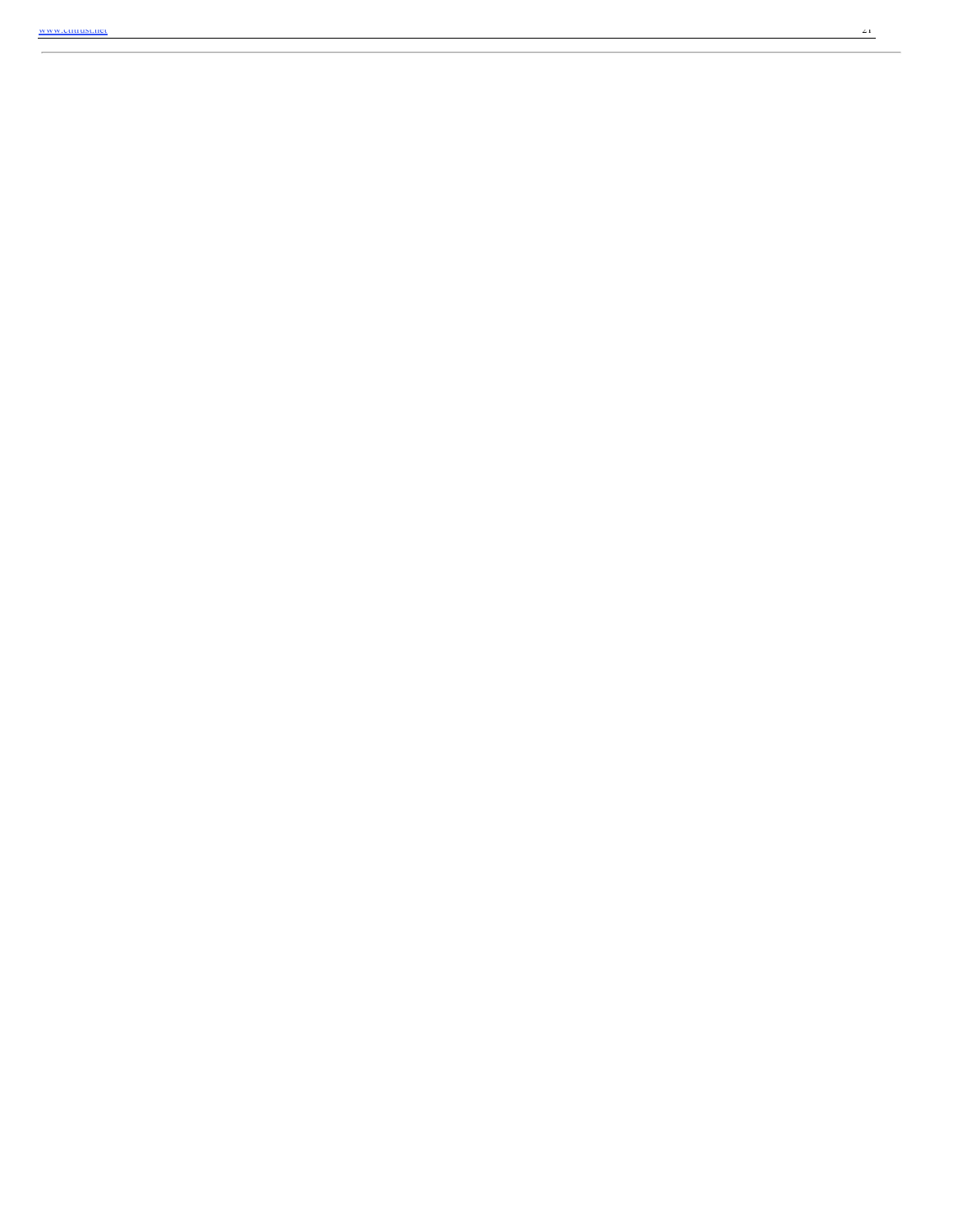

#### **Monthly Distribution Date Statement**

#### **Definitions**

**The following metrics apply to Quarterly Reporting only:**

(A) "Tenant's Sales per Square Foot" is not a measure of the Trust's financial performance and is provided solely for investors' informational purposes based on the information that the Trust receives from the Tenant. This measure of operations is derived from sales information reported to the Trust by the Tenant in accordance with the retail master lease and/or distribution center master lease (each, a "Master Lease"), as applicable. The Trust and the Manager do not have the ability to verify the calculation of this information. The calculation of this information by the tenant may be different than how similar measures of operations might be calculated by others. Finally, the Trust is unable to reconcile "Tenant's Sales per Square Foot" to a comparable GAAP financial measure because no reconciliation is provided for in the applicable Master Lease. Therefore, investors should be cautious about relying upon "Tenant's Sales per Square Foot."

<span id="page-25-0"></span>(B) "Tenant's Four-Wall EBITDAR" is not a measure of the Trust's financial performance and is provided solely for investors' informational purposes based on the information that the Trust receives from the Tenant. This measure of operations is calculated in accordance with the [Master Lease] and is reported to the Trust by the tenant in accordance therewith. The Trust and the Manager do not have the ability to verify the calculation of this measure of operations. In addition, the calculation of "Tenant's Four-Wall EBITDAR" in accordance with the applicable Master Lease may be different than how similar measures of operating statistic might be calculated by others. Finally, the Trust is unable to reconcile "Tenant's Four-Wall EBITDAR" to a comparable GAAP financial measure because no reconciliation is provided for in the applicable Master Lease. Therefore, investors should be cautious about relying upon "Tenant's Four-Wall EBITDAR."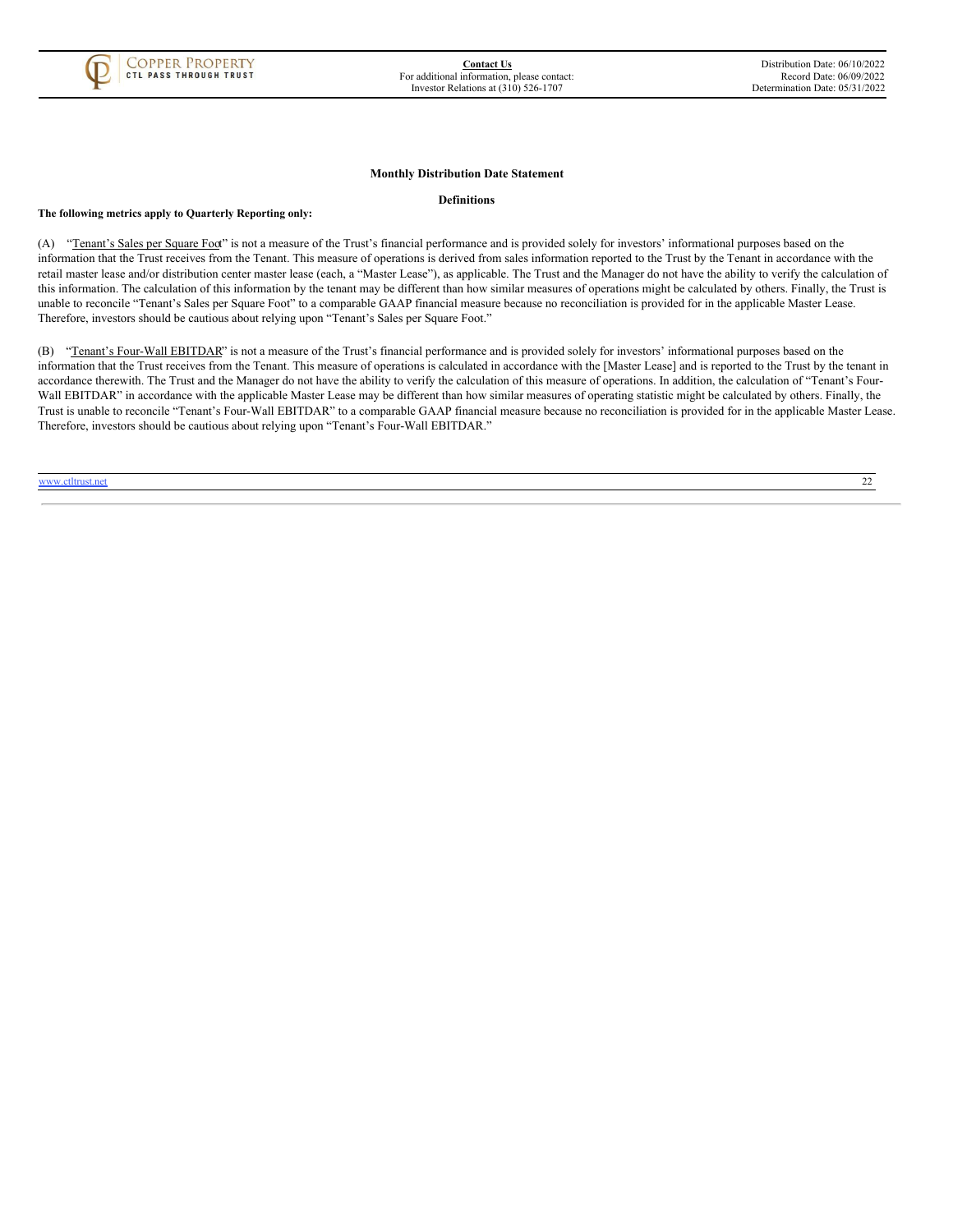

# **Monthly Distribution Date Statement**

#### **Disclaimer**

**Forward-Looking Statements:** This distribution statement contains "forward-looking statements" within the meaning of Section 27A of the Securities Act of 1933, as amended, and Section 21E of the Securities Exchange Act of 1934, as amended. These forward-looking statements include, among others, statements of expectations, beliefs, future plans and strategies, anticipated results from operations and developments and other matters that are not historical facts. The forward-looking statements are based on our beliefs as well as on a number of assumptions concerning future events. Readers of these materials are cautioned not to put undue reliance on these forward-looking statements, which are not a guarantee of performance and are subject to a number of uncertainties and other factors that could cause actual events or results to differ materially from those expressed or implied by the forward-looking statements. We do not undertake a duty to update these forward- looking statements, which speak only as of the date on which they are made. The most important factors that could prevent us from achieving the stated goals include, but are not limited to: (a) the severity, duration and geographical scope of the COVID-19 pandemic and the effects of the pandemic and measures intended to prevent its spread on our business, results of operations, cash flows and financial condition, including declines in rental revenues and increases in operating costs in the portfolio, deterioration in the financial conditions of the tenants and their ability to satisfy their payment obligations, increased risk of claims, litigation and regulatory proceedings and the ability of federal, state and local governments to respond to and manage the pandemic effectively; (b) the ability and willingness of the tenants, operators, managers and other third parties to satisfy their obligations under their respective contractual arrangements, including, in some cases, their obligations to indemnify, defend and hold us harmless from and against various claims, litigation and liabilities; (c) the ability of the tenants, operators, borrowers and managers to maintain the financial strength and liquidity necessary to satisfy their respective obligations and liabilities to third parties; (d) macroeconomic conditions such as a disruption of or a lack of access to the capital markets, changes in the debt rating on U.S. government securities, default or delay in payment by the United States of its obligations; (e) the nature and extent of future competition, including new construction in the markets in which the our properties are located; (f) the ability of the tenants, operators and managers, as applicable, to comply with laws, rules and regulations in the operation of the properties; (g) the ability and willingness of the tenants to renew their leases upon expiration of the leases, the ability to reposition our properties on the same or better terms in the event of nonrenewal or in the event the we exercises our right to replace an existing tenant or manager; and (h) the other factors set forth in the our periodic filings with the Securities and Exchange Commission.

**Non-GAAP Presentation:** Certain of the financial measures presented in this distribution statement are non-GAAP financial measures, other metrics and other information. We believe that non-GAAP financial measures, other metrics and other information provide useful information to investors regarding our financial condition, result of operations and other matters. The non-GAAP financial measures, other metrics and information as presented in this distribution statement may be adjusted in management's reasonable judgment as appropriate, taking into account a variety of circumstances, facts and conditions. These adjustments may be material and may or may not be specifically identified in footnotes or otherwise.

Our measures, metrics and other information (and the methodologies used to derive them) may not be comparable to those used by other companies. The foregoing language applies to (and supersedes if different from) the specific definitions contained herein. Readers are cautioned to refer to our periodic filings furnished to or filed with the SEC, including our Annual Report on Form 10-K, Quarterly Reports on Form 10-Q and Current Reports on Form 8-K, which are prepared in accordance with GAAP. This distribution statement and the information contained herein should be reviewed in conjunction with such filings.

**SEC Reporting:** The information in this distribution statement should be read in conjunction with our Annual Report on Form 10-K, Quarterly Reports on Form 10-Q, Current Reports on Form 8-K, our earnings press release and other information filed with, or furnished to, the SEC. You can access our Annual Report on Form 10-K, Quarterly Reports on Form 10-Q, Current Reports on Form 8-K and amendments to those reports filed or furnished pursuant to Section 13(a) or 15(d) of the Exchange Act at www.ctltrust.net as soon as reasonably practicable after they are filed with, or furnished to, the SEC. You can also review these SEC filings and other information by accessing the SEC's website at http://www.sec.gov. We routinely post important information on our website at www.ctltrust.net in the "Investors" section, including financial information. We intend to use our website as a means of disclosing material, non-public information and for complying with our disclosure obligations under Regulation FD. Such disclosures will be included on our website under the heading "Investors." Accordingly, investors should monitor such portion of our website in addition to following our press releases, public conference calls and filings with the SEC. The information on or connected to our website is not, and shall not be deemed to be, a part of, or incorporated into this distribution statement.